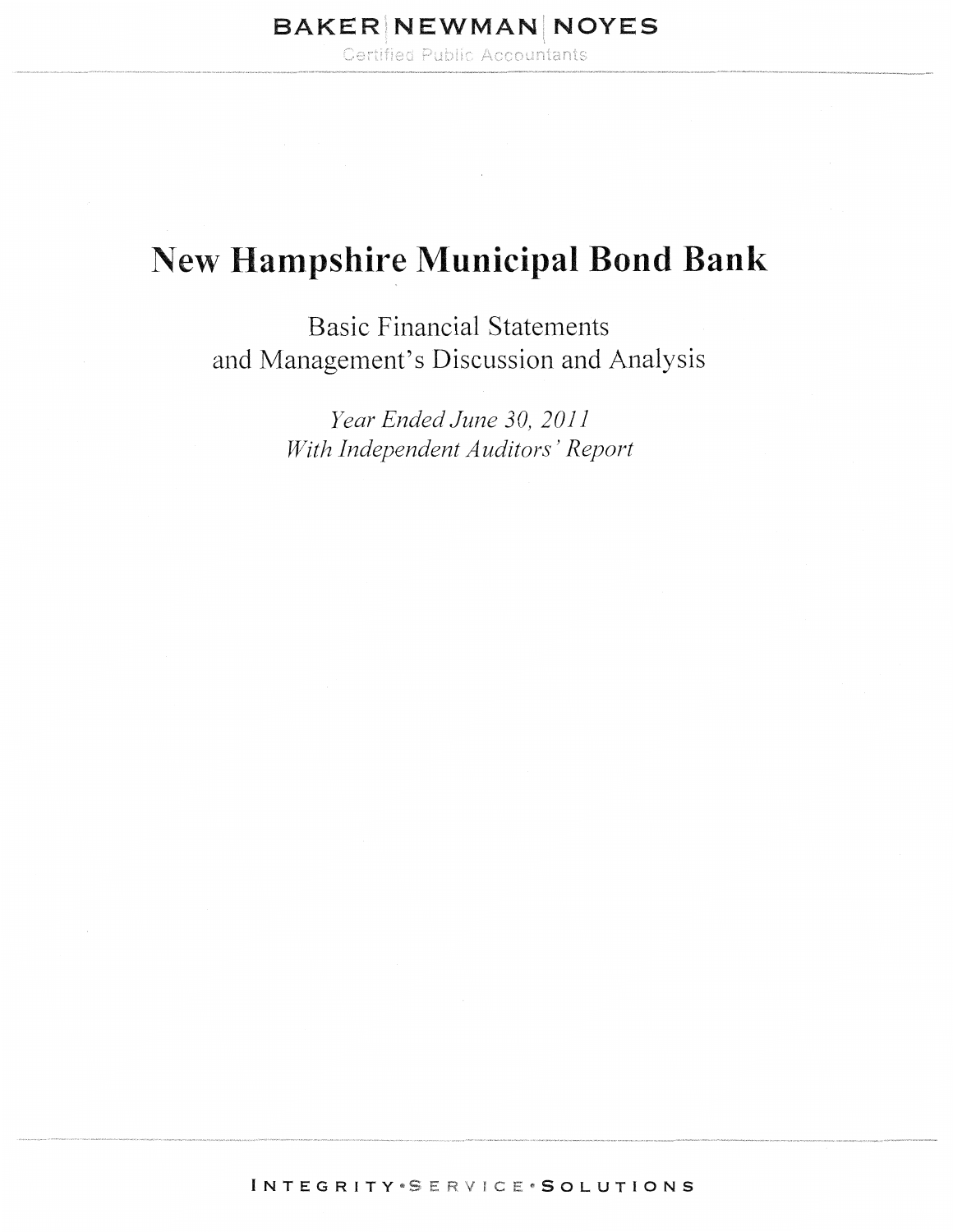## BASIC FINANCIAL STATEMENTS AND MANAGEMENT'S DISCUSSION AND ANALYSIS

For the Year Ended June 30, 2011

## TABLE OF CONTENTS

| Independent Auditors' Report                               |         |
|------------------------------------------------------------|---------|
| Management's Discussion and Analysis                       | $2 - 6$ |
| Basic Financial Statements:                                |         |
| <b>Balance Sheets</b>                                      |         |
| Statements of Revenues, Expenses and Changes in Net Assets |         |
| Statements of Cash Flows                                   | 13      |
| Notes to Financial Statements                              |         |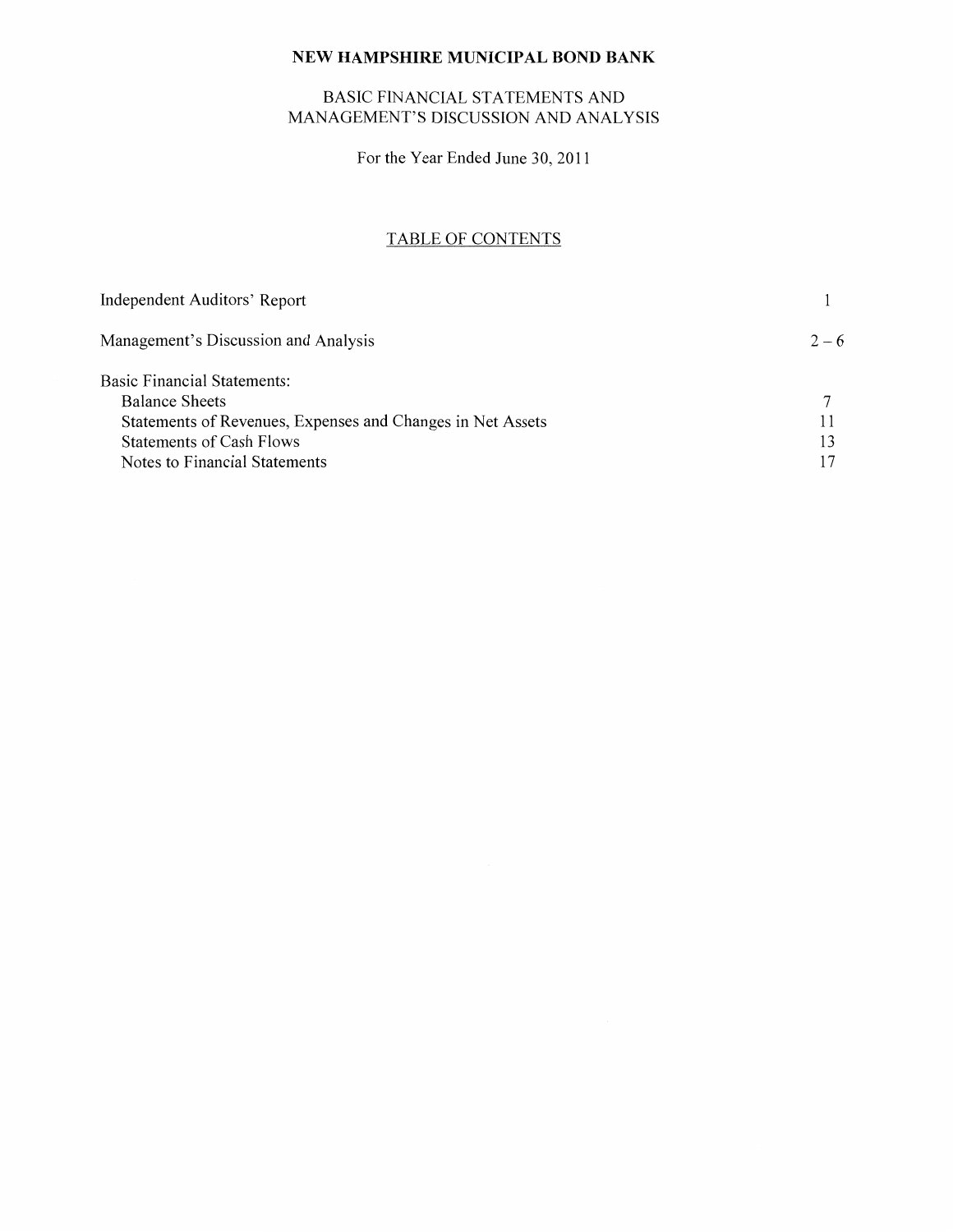# **BAKER** NEWMAN NOYES

Certified Public Accountants

#### **INDEPENDENT AUDITORS' REPORT**

Board of Directors New Hampshire Municipal Bond Bank

We have audited the accompanying basic financial statements, consisting of the State Guaranteed Fund Group, Qualified School Construction Fund Group, Non-State Guaranteed Fund Group, and Coe-Brown Northwood Academy Fund Group, of New Hampshire Municipal Bond Bank (the Bond Bank) as of and for the year ended June 30, 2011, as listed in the accompanying table of contents. These financial statements are the responsibility of the Bond Bank's management. Our responsibility is to express opinions on these financial statements based on our audit.

We conducted our audit in accordance with auditing standards generally accepted in the United States of America. Those standards require that we plan and perform the audit to obtain reasonable assurance about whether the financial statements are free of material misstatement. An audit includes examining, on a test basis, evidence supporting the amounts and disclosures in the financial statements. An audit also includes assessing the accounting principles used and significant estimates made by management, as well as evaluating the overall financial statement presentation. We believe that our audit provides a reasonable basis for our opinion.

In our opinion, the basic financial statements referred to above present fairly, in all material respects, the 11nancial position of the Bond Bank, including the individual fund groups referred to above, as of June 30, 20 11, and the results of their operations and their cash flows for the year then ended in conformity with accounting principles generally accepted in the United States of America.

The Management's Discussion and Analysis on pages  $2 - 6$  is not a required part of the basic financial statements, but is supplementary infonnation required by accounting principles generally accepted in the United States of America. The supplementary information is the responsibility of the Bond Bank's management. We have applied certain limited procedures, which consisted principally of inquiries of management regarding the methods of measurement and presentation of the supplementary information. However, we did not audit the information and express no opinion on it.

Baker Navman & Noyes

Manchester, New Hampshire October 28, 2011

Limited Liability Company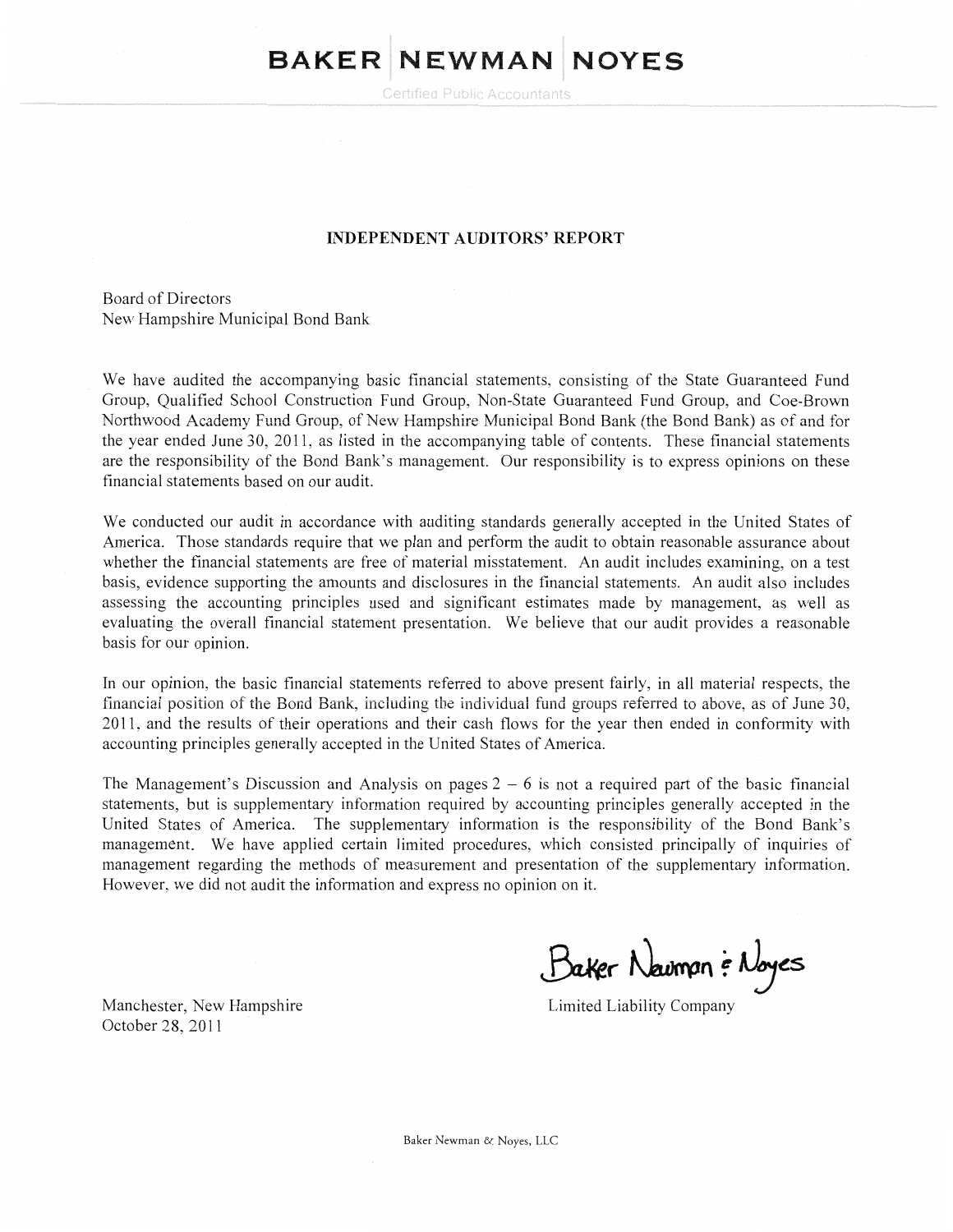#### MANAGEMENT'S DISCUSSION AND ANALYSIS

#### June 30, 2011

As financial management of the New Hampshire Municipal Bond Bank (the "Bond Bank"), we offer readers of these financial statements this narrative, overview and analysis of the financial activities of the Bond Bank for the fiscal year ended June 30, 2011. This discussion and analysis is designed to assist the reader in focusing on the significant financial issues and activities of the Bond Bank and to identify any significant changes in financial position. We encourage readers to consider the information presented here in conjunction with the basic financial statements as a whole.

#### **Financial Highlights**

- Revenues for the Bond Bank were \$45,446,332 for fiscal year 2011, an increase of \$1,166,285 or 2.63% above fiscal year 2010. Investments are recorded at fair value to comply with the Governmental Accounting Standards Board's rules. The Bond Bank generally holds investments until maturity to pay reserve fund bonds as they become due, so fluctuations in the fair value of the investments have a minimal long-term effect.
- Net assets of the Bond Bank decreased \$470,712 in fiscal year 2011. At June 30, 2011, the Bond Bank had net assets of \$25,584,395, a decrease of 1.81% from the prior year.
- The Bond Bank's bonds outstanding at June 30, 2011 of \$977,814,876 represent a net increase of \$43,741,010 from the balance at June 30, 2010. This increase was the result of the following activity in fiscal year 2011:

| $\circ$ | Issued 2010 B, D and 2011 A bonds totaling | \$116,060,000  |
|---------|--------------------------------------------|----------------|
| $\circ$ | Adjustment to deferred loss and premiums   | 1,112,169      |
|         | $\circ$ 2011 principal paid                | (73, 431, 159) |
|         | Total net increase                         | \$43,741,010   |

• The Bond Bank provided \$109,460,000 of new loans to local governmental units during fiscal year 2011 resulting in a net increase of \$3,987,651, which was a 3.78% increase from the loans provided in fiscal year 2010. Reserve bonds totaling \$6,600,000 were issued as part of 2010 Series B issue.

#### **Overview of the Bond Bank**

The Bond Bank was created in 1977 by an Act of the New Hampshire Legislature, RSA:35-A, is a public body corporate and politic and is constituted as an instrumentality exercising public and essential governmental functions of the State. The Bond Bank was established to issue bonds for the purpose, among other things, of providing funds to enable it to lend money to counties, cities, towns, school districts or other districts (the "governmental units") within the State of New Hampshire. The provision of funds is accomplished by the direct purchase from such governmental units of their bonds, notes or evidence of debt payable from taxes, charges for services or assessments.

As the result of the Bond Bank issuing tax-exempt debt, it is required to prepare arbitrage rebate calculations for each series of bonds outstanding and remit payment to the Internal Revenue Service every five years. The Bond Bank's policy is to review the calculations annually for financial statement purposes. The Bond Bank has hired an outside firm to calculate arbitrage rebate liability and required payments.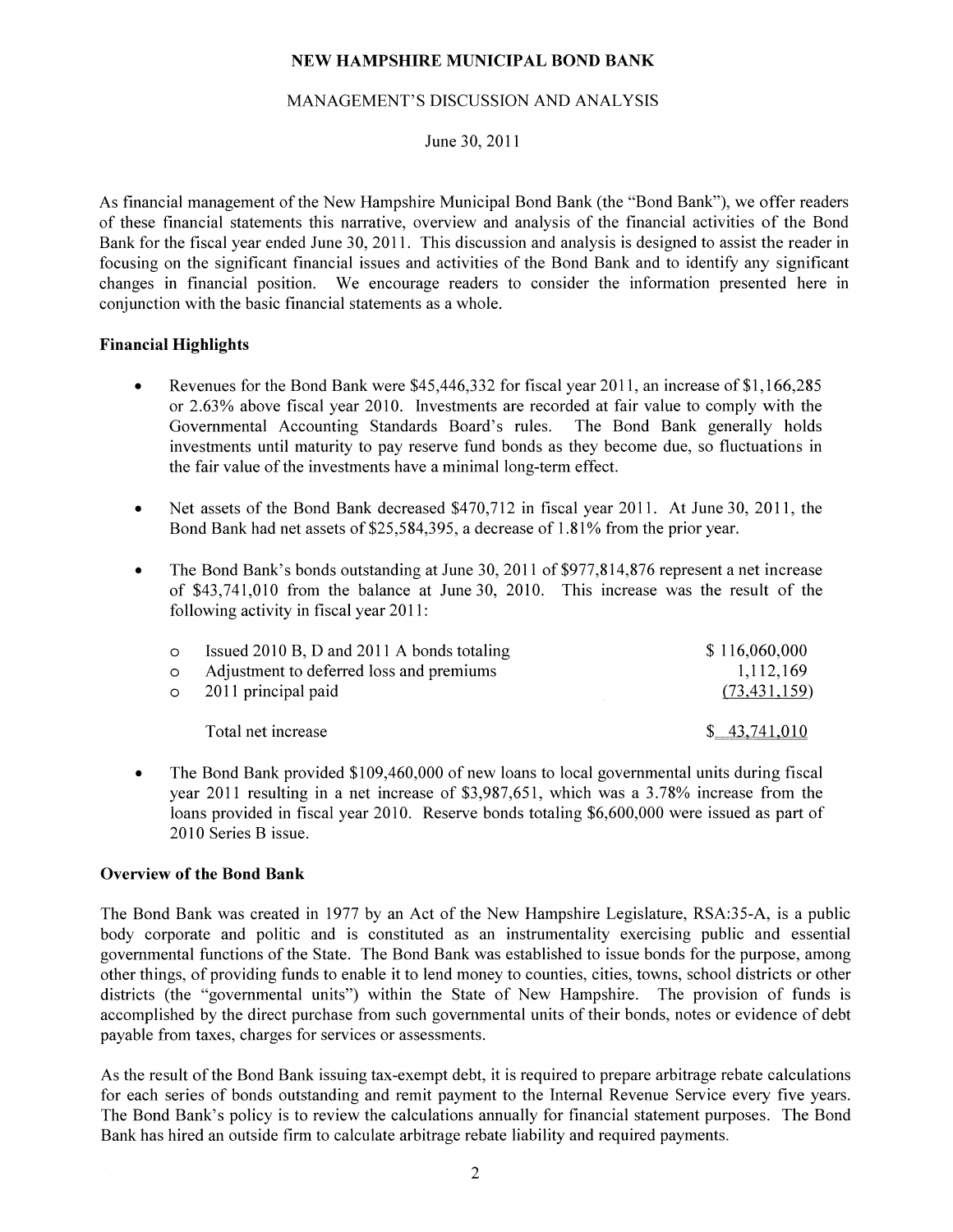#### MANAGEMENT'S DISCUSSION AND ANALYSIS (Continued)

June 30, 2011

Since its inception, the Bond Bank has issued bonds for its non guaranteed program pursuant to a General Resolution adopted on December 1, 1978, as amended from time to time (the "1978 Resolution"). On July 14, 2005, the Bond Bank adopted a new General Resolution (the "2005 Resolution"). While substantially similar to the 1978 Resolution, the 2005 Resolution contained a number of improvements, including a flexible reserve fund sizing requirement, wholesale changes in permitted investments, the ability to meet its reserve fund requirement with surety bond policies and other credit facilities, and a streamlined approach to calling bonds for early redemption. The Bond Bank has issued eight series of bonds under the terms of the 2005 Resolution, totaling \$295,571,000. Bonds issued under the 2005 Resolution are separately secured from all other bonds of the Bond Bank, including those issued under the 1978 Resolution. The adoption of the 2005 Resolution has not resulted in any substantive change to the Bond Bank's overall program.

The Bond Bank analyzes the cost effectiveness of the 1978 Resolution and the 2005 Resolution whenever a new issue of bonds is being considered. Due to the downgrades of the surety bond providers, this is no longer a viable method of funding the reserve fund. Depending on the structure of the new bonds and the reserve fund requirements, we analyze the best alternative by comparing the availability of investments in the market and the possibility of purchasing State of New Hampshire bonds. In fiscal year 2011, all of the bonds were issued under the 1978 Resolution. A State of New Hampshire bond was purchased to fund the reserve fund for the 2010 Series B issue. No reserve fund bonds were required for the 2010 Series D or 2011 Series A issues because the reserve fund balance was sufficient to meet the 1978 Resolution requirements.

The Bond Bank has purchased surety bond policies to meet the reserve fund requirements for bonds issued under the terms of the 2005 Resolution. Several downgrades of the surety providers occurred between September 2009 and December 2010. The ratings have not changed since December 22, 2010. The table below summarizes the surety policies purchased by the Bond Bank:

|                        | Amount of   |           |                          |           |           |                         |           |                         |            |           |
|------------------------|-------------|-----------|--------------------------|-----------|-----------|-------------------------|-----------|-------------------------|------------|-----------|
| Surety                 | Surety      | Ratings   |                          | Ratings   |           | Ratings                 |           |                         |            |           |
| Provider               | Policies    |           | as of September 28, 2009 |           |           | as of September 9, 2010 |           | as of December 22, 2010 |            |           |
|                        |             | Moody's   | S&P                      | Fitch     | Moody's   | S&P                     | Fitch     | Moody's                 | S&P        | Fitch     |
|                        |             |           |                          |           |           |                         |           |                         |            |           |
| Assured                | \$3,420,269 | Aa3       | AAA                      | $AA+$     | Aa3       | AAA                     | Withdrawn | Aa3                     | $AA+$      | Withdrawn |
| Guaranty               |             |           |                          |           |           |                         |           |                         |            |           |
| Municipal              |             |           |                          |           |           |                         |           |                         |            |           |
| (formerly $FSA$ )*     |             |           |                          |           |           |                         |           |                         |            |           |
| <b>National Public</b> | \$8,247,430 | Baa1      | A                        | Withdrawn | Baa1      | А                       | Withdrawn | Baa1                    | <b>BBB</b> | Withdrawn |
| Finance                |             |           |                          |           |           |                         |           |                         |            |           |
| (formerly MBIA         |             |           |                          |           |           |                         |           |                         |            |           |
| Illinois)**            |             |           |                          |           |           |                         |           |                         |            |           |
| <b>FGIC</b>            | \$6,782,925 | Withdrawn | Withdrawn                | Withdrawn | Withdrawn | Withdrawn               | Withdrawn | Withdrawn               | Withdrawn  | Withdrawn |
|                        |             |           |                          |           |           |                         |           |                         |            |           |

\*On November 2, 2009, Assured Guaranty announced that, pending approval, FSA will be renamed to Assured Guaranty Municipal.

\*\*On February 18, 2009, MBIA Insurance Corporation ("MBIA") separated its operations into two entities with National Public Finance Guaranty Corporation ("National") (formerly MBIA Insurance Corp. of Illinois) becoming the public finance sector insurer/surety bond provider.

#### Overview of the Financial Statements

This discussion and analysis is intended to serve as an introduction to the Bond Bank's financial statements, which is comprised of the basic financial statements and the notes to the financial statements. Since the Bond Bank operates under five separate bond resolutions, the financial statements reflect individual fund activity.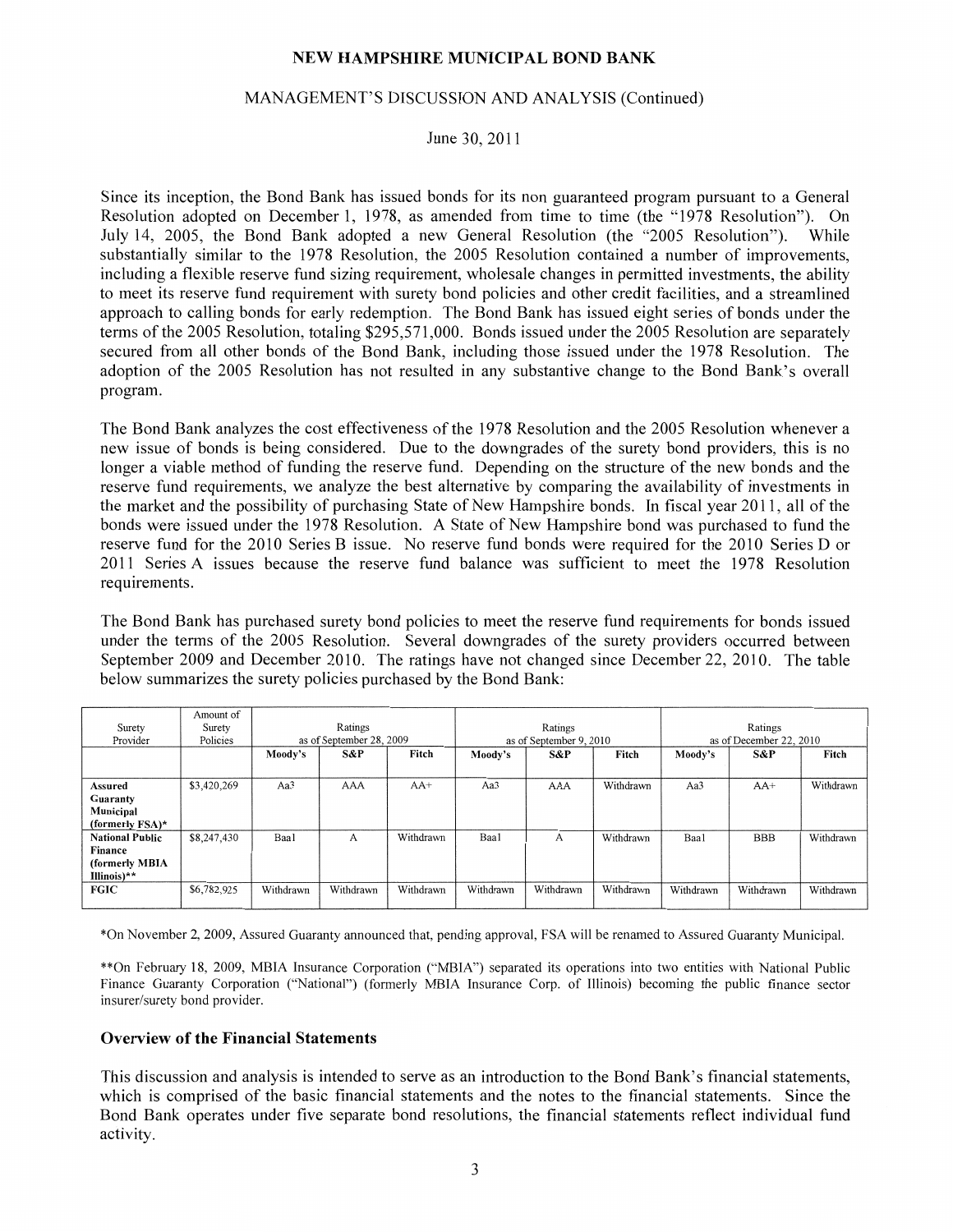#### MANAGEMENT'S DISCUSSION AND ANALYSIS (Continued)

June 30, 2011

#### Basic Financial Statements

The basic financial statements are designed to provide readers with a broad overview of the Bond Bank's finances, in a manner similar to a private-sector business.

The financial statements present information on all of the Bond Bank's assets and liabilities, with the difference between the two reported as net assets. Over time, increases or decreases in net assets may serve as a useful indicator of whether the financial position of the Bond Bank is improving or deteriorating. Net assets increase when revenues exceed expenses. Increases to assets without a corresponding increase to liabilities, result in increased net assets, which may indicate an improved financial position.

The statements of revenues, expenses, and changes in net assets present information showing how the Bond Bank's net assets changed during the fiscal year. Changes in net assets are generally reported as soon as the underlying event occurs, regardless of timing of related cash flows. Thus, revenues and expenses are reported in this statement for some items that will only result in cash flows in future periods.

#### Notes to the Financial Statements

The notes to the financial statements provide additional information that is essential to a full understanding of the data provided in the basic financial statements.

#### Financial Analysis

Net Assets may serve, over time, as a useful indicator of a government's financial position. In the case of the Bond Bank, assets exceeded liabilities by \$25,584,395 at June 30, 2011. This represents a decrease of \$470,712 or 1.81% from the previous fiscal year.

By far, the largest portion of the Bond Bank's net assets is its investment in loans to governmental units plus bond proceeds remaining in trust investments, less any related debt used to acquire those assets.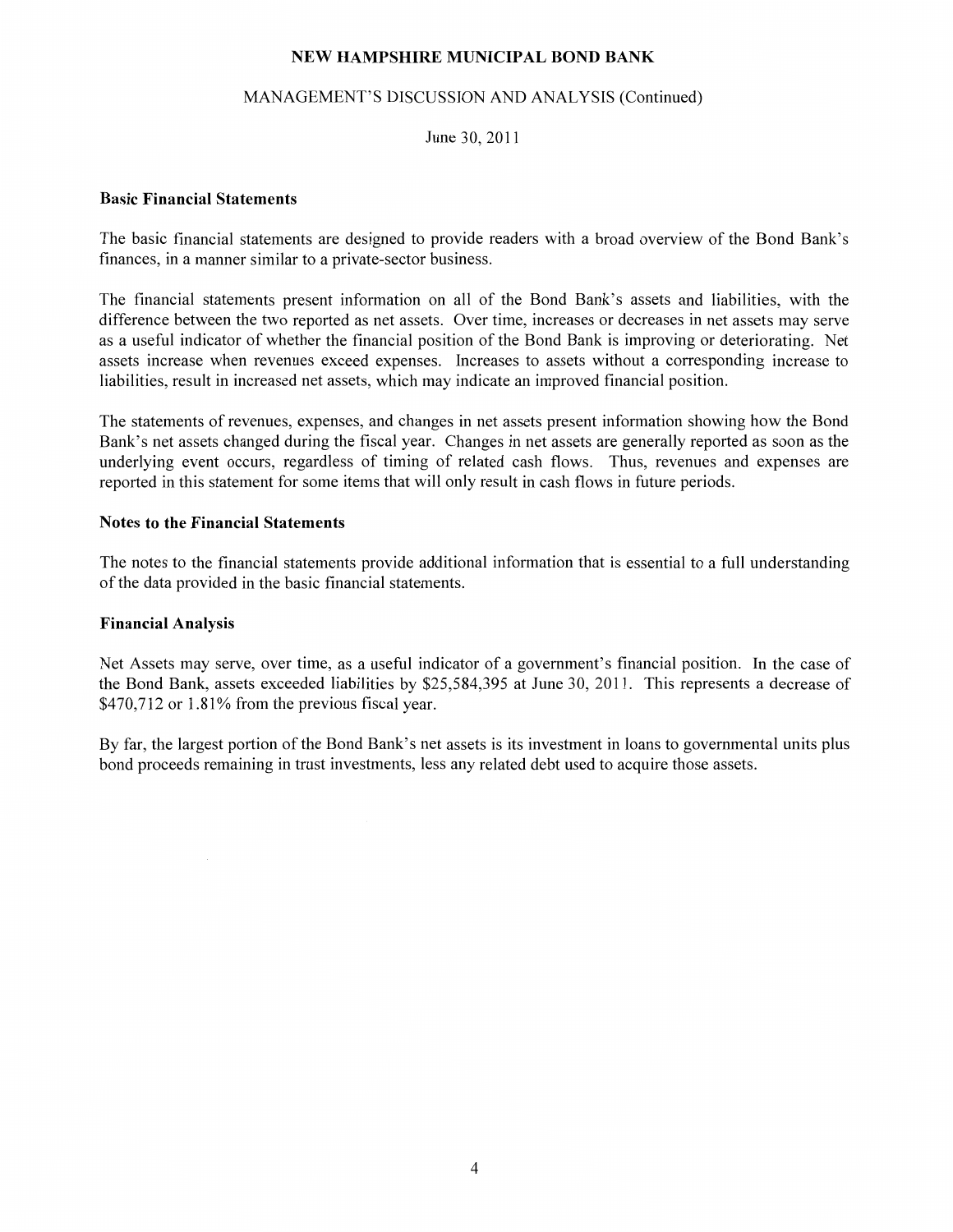#### MANAGEMENT'S DISCUSSION AND ANALYSIS (Continued)

## June 30, 2011

The Bond Bank's financial position and operations for the past two years are summarized below based on information included in the financial statements.

| <b>ASSETS</b>                                                                                    | 2011            | 2010          | Percentage<br>Change |
|--------------------------------------------------------------------------------------------------|-----------------|---------------|----------------------|
| Current assets:                                                                                  |                 |               |                      |
| Cash                                                                                             | \$<br>102,548   | 41,987<br>\$  | 144.24%              |
| Investments held by trustee, at fair value                                                       | 22,695,993      | 16,636,021    | 36.43                |
| Loans receivable from governmental units                                                         | 68,897,671      | 64,926,165    | 6.12                 |
| Accrued investment income receivable                                                             | 1,032,871       | 927,652       | 11.34                |
| Accrued interest receivable from governmental units<br>Unamortized rebates to governmental units | 15,575,571      | 14,595,292    | 6.72                 |
| and bond issuance costs                                                                          | 744,723         | 817,200       | (8.87)               |
| Other current assets                                                                             | 950             | 191,483       | (99.50)              |
| Total current assets                                                                             | 109,050,327     | 98,135,800    | 11.12                |
| Noncurrent assets:                                                                               |                 |               |                      |
| Investments held by trustee, at fair value                                                       | 99,005,087      | 104,056,635   | (4.85)               |
| Loans receivable from governmental units<br>Unamortized rebates to governmental units            | 806,966,121     | 766,888,791   | 5.23                 |
| and bond issuance costs                                                                          | 4,622,655       | 5,350,822     | (13.61)              |
| Total noncurrent assets                                                                          | 910,593,863     | 876,296,248   | 3.91                 |
| Total assets                                                                                     | \$1,019,644,190 | \$974,432,048 | 4.64%                |
| <b>LIABILITIES AND NET ASSETS</b>                                                                |                 |               |                      |
| Current liabilities:                                                                             |                 |               |                      |
| Accounts payable and accrued liabilities                                                         | \$<br>27,332    | \$<br>142,492 | $(80.82)\%$          |
| Accrued interest payable                                                                         | 14,844,211      | 12,746,121    | 16.46                |
| Accrued interest rebate payable to U.S. Government                                               | 882,143         | 379,617       | 132.38               |
| Bonds payable                                                                                    | 78,639,416      | 73,758,925    | 6.62                 |
| Total current liabilities                                                                        | 94,393,102      | 87,027,155    | 8.46                 |
| Noncurrent liabilities:                                                                          |                 |               |                      |
| Accrued interest rebate payable to U.S. Government                                               | 491,233         | 1,034,845     | (52.53)              |
| Bonds payable                                                                                    | 899,175,460     | 860,314,941   | 4.52                 |
| Total noncurrent liabilities                                                                     | 899,666,693     | 861, 349, 786 | 4.45                 |
| <b>Total liabilities</b>                                                                         | 994,059,795     | 948, 376, 941 | 4.82                 |
| Net assets                                                                                       | 25,584,395      | 26,055,107    | (1.81)               |
| Total liabilities and net assets                                                                 | \$1,019,644,190 | \$974,432,048 | 4.64%                |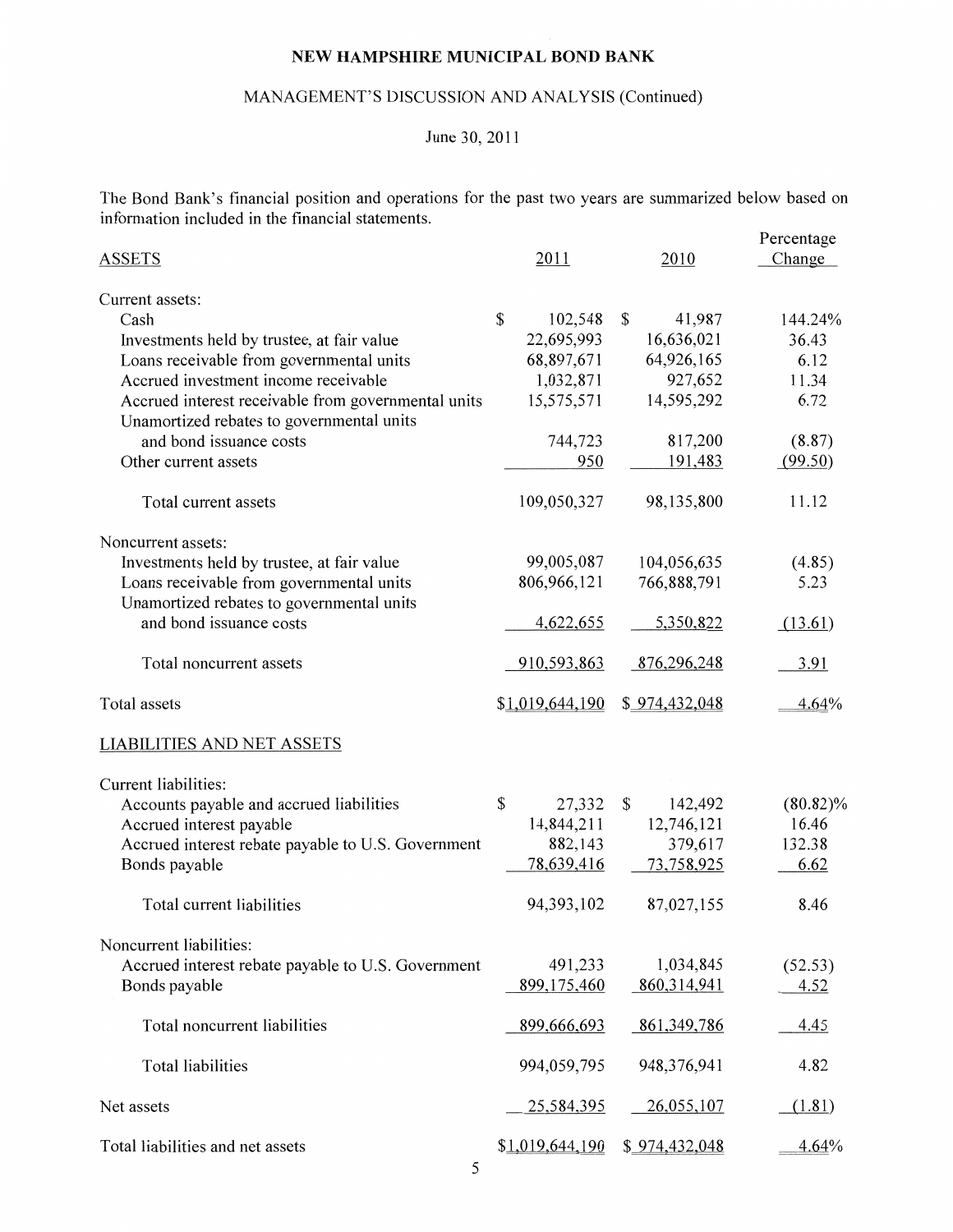#### MANAGEMENT'S DISCUSSION AND ANALYSIS (Continued)

#### June 30, 2011

Total cash and investments held by trustee increased \$1,068,985 or .89% at June 30, 2011 compared to June 30, 2010. The Bond Bank's investment portfolio is comprised of cash and cash equivalents, U.S. Government obligations (including treasury bills, notes, and bonds), U.S. Treasury strips, U.S. Government sponsored enterprise notes and strips, and bank investment contracts. The Bond Bank's investments are carried at fair value. Unrealized gains and losses (primarily due to fluctuations in market values) are recognized in the statements of revenues, expenses and changes **in** net assets.

The Bond Bank's loans receivable from governmental units increased \$44,048,836 in fiscal year 2011. The Bond Bank's total new loan originations in 2011 of\$109,460,000 were 3.78% higher than 2010 originations of\$105,472,349. Net bonds payable increased 4.68%.

Net assets decreased 1.81% in fiscal year 2011. The Bond Bank continued to maintain a positive spread of income from investments and loans to governmental units over bond interest and operating expenses.

|                                                          | 2011         | 2010         | Percentage<br>Change |
|----------------------------------------------------------|--------------|--------------|----------------------|
| Interest on loans receivable from governmental units     | \$41,175,718 | \$37,594,034 | 9.53%                |
| Interest income from investments                         | 5,125,812    | 5,079,182    | .92                  |
| Net (decrease) increase in the fair value of investments | (1,393,939)  | 754,963      | (284.64)             |
| Other income                                             | 538,741      | 851,868      | (36.76)              |
| Total operating revenues                                 | 45,446,332   | 44,280,047   | 2.63                 |
| Interest expense                                         | 45,290,262   | 38,762,118   | 16.84                |
| Operating expenses                                       | 355,839      | 386,132      | (7.85)               |
| Other expense                                            | 270,943      | 494,474      | (45.21)              |
| Total operating expenses                                 | 45,917,044   | 39,642,724   | 15.83                |
| Operating (loss) income                                  | (470, 712)   | 4,637,323    | (110.15)             |
| Net assets, beginning of year                            | 26,055,107   | 21,417,784   | 21.65                |
| Net assets, end of year                                  | \$25,584,395 | \$26,055,107 | $(1.81)\%$           |

Operating revenues are generated principally from interest earned on investments and from fees and interest received from governmental units. The Bond Bank's annual operating budget is approved by the Board of Directors.

The net decrease in the fair value of investments in 2011 of \$1,393,939 was caused by movements in market interest rates during the year that had a negative impact on the fair value of investments held by the Bond Bank.

The decrease in other income and other expense was partly due to the decrease of bond issuance costs achieved by using fewer ratings on smaller issues and a new printing contract for the official statements. The remainder of the decrease was due to the additional issuance costs required in 2010 for the Qualified School Construction Bonds.

#### **Requests for Information**

This financial report is designed to provide a general overview of the Bond Bank's financial statements for all those with an interest in its finances. Questions concerning any of the information provided in this report or request for additional information should be addressed to the Executive Director, New Hampshire Municipal Bond Bank, 25 Triangle Park Drive, Suite 102, Concord, New Hampshire 03301.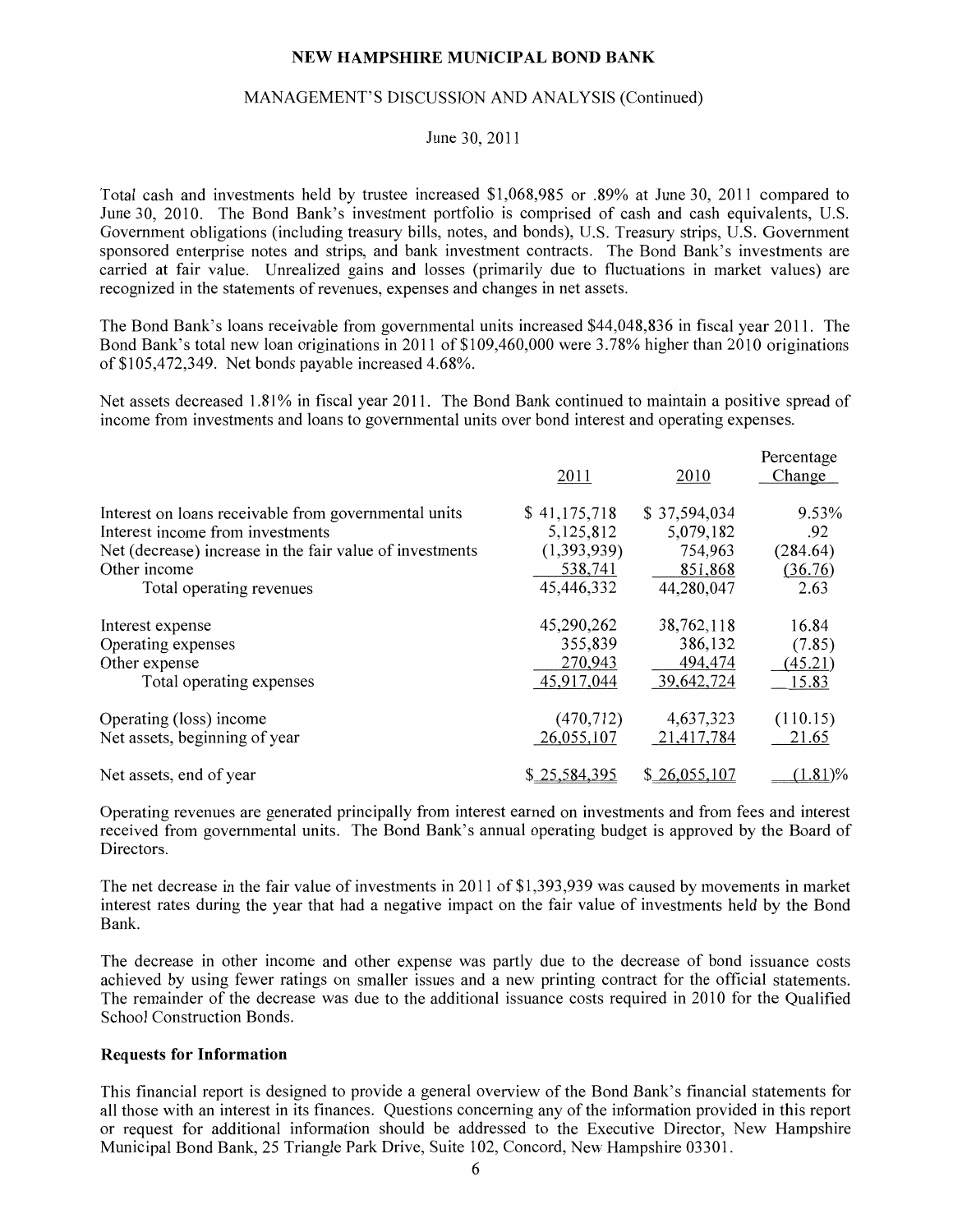## BALANCE SHEETS

June 30, 2011

|                                                      | <b>Municipal Division</b> |              |                   |  |
|------------------------------------------------------|---------------------------|--------------|-------------------|--|
|                                                      |                           | Qualified    |                   |  |
|                                                      | <b>State</b>              | School       | Non-State         |  |
|                                                      | Guaranteed                | Construction | Guaranteed        |  |
| <b>ASSETS</b>                                        | Fund Group                | Fund Group   | <b>Fund Group</b> |  |
| Current assets:                                      |                           |              |                   |  |
| Cash (note 3)                                        | \$                        | \$<br>69,990 | \$<br>10,000      |  |
| Investments held by trustee, at fair value (note 3): |                           |              |                   |  |
| Cash equivalents                                     | 1,975,923                 |              | 5,803,605         |  |
| <b>Reserve Fund investments</b>                      | 4,411,907                 |              | 10,504,558        |  |
| Loans receivable from governmental units (note 4)    | 3,440,322                 | 2,952,349    | 62,355,000        |  |
| Accrued investment income receivable                 | 2,354                     |              | 1,030,517         |  |
| Accrued interest receivable from governmental units  | 323,108                   | 749,947      | 14,492,683        |  |
| Unamortized rebates to governmental                  |                           |              |                   |  |
| units and bond issuance costs                        | 111,347                   |              | 633,376           |  |
| Other assets                                         |                           |              | 950               |  |
| Total current assets                                 | 10,264,961                | 3,772,286    | 94,830,689        |  |
| Noncurrent assets:                                   |                           |              |                   |  |
| Reserve Fund investments held by trustee,            |                           |              |                   |  |
| at fair value (notes 3 and 4):                       |                           |              |                   |  |
| Cash equivalents                                     | 1,234,881                 |              | 1,958,087         |  |
| Investments                                          | 1,629,452                 |              | 94,182,667        |  |
| Loans receivable from governmental units (note 4)    | 3,489,721                 | 43,860,000   | 758,551,400       |  |
| Unamortized rebates to governmental                  |                           |              |                   |  |
| units and bond issuance costs                        | 230,146                   |              | 4,392,509         |  |
| Total noncurrent assets                              | 6,584,200                 | 43,860,000   | 859,084,663       |  |
| Total assets                                         | \$16,849,161              | \$47,632,286 | \$953,915,352     |  |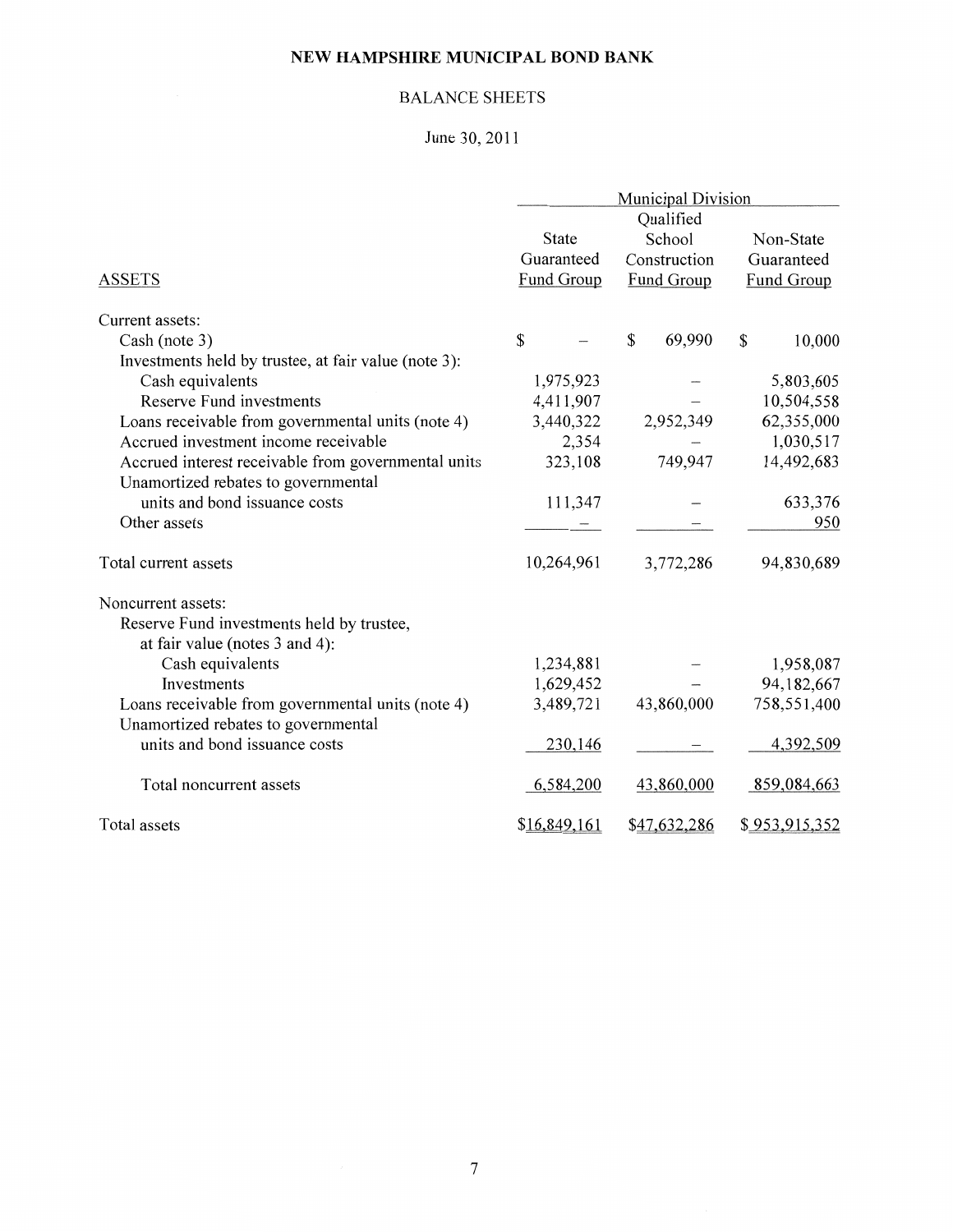| Educational                 |               |
|-----------------------------|---------------|
| <b>Institution Division</b> |               |
| Coe-Brown                   |               |
| Northwood                   |               |
| Academy                     |               |
| Fund Group                  | Total         |
|                             |               |
|                             |               |
| \$<br>22,558                | \$<br>102,548 |
|                             |               |
|                             | 7,779,528     |
|                             | 14,916,465    |
| 150,000                     | 68,897,671    |
|                             | 1,032,871     |
| 9,833                       | 15,575,571    |
|                             |               |
|                             | 744,723       |
|                             | 950           |
| 182,391                     | 109,050,327   |

|             | 3,192,968       |
|-------------|-----------------|
|             | 95,812,119      |
| 1,065,000   | 806,966,121     |
|             | 4,622,655       |
| 1,065,000   | 910,593,863     |
| \$1,247,391 | \$1,019,644,190 |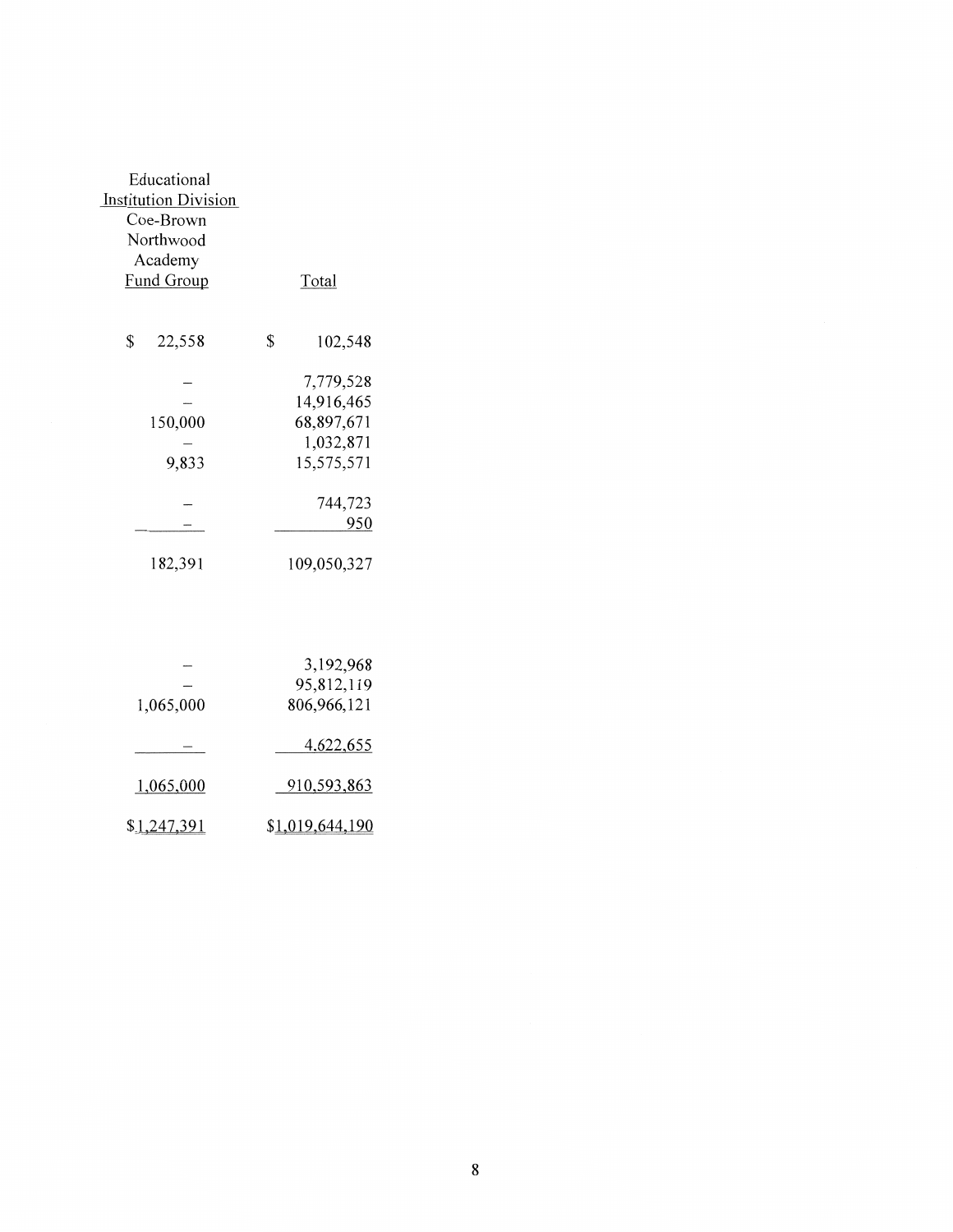## BALANCE SHEETS (CONTINUED)

## June 30, 2011

|                                                    | <b>Municipal Division</b> |                   |                   |  |
|----------------------------------------------------|---------------------------|-------------------|-------------------|--|
|                                                    |                           | Qualified         |                   |  |
|                                                    | <b>State</b>              | School            | Non-State         |  |
|                                                    | Guaranteed                | Construction      | Guaranteed        |  |
| <b>LIABILITIES AND NET ASSETS</b>                  | <b>Fund Group</b>         | <b>Fund Group</b> | <b>Fund Group</b> |  |
| Current liabilities:                               |                           |                   |                   |  |
| Accounts payable and accrued liabilities           | \$                        | \$                | \$<br>27,332      |  |
| Accrued interest payable                           | 292,436                   | 749,947           | 13,791,995        |  |
| Accrued interest rebate payable to U.S. Government | 492,945                   |                   | 389,198           |  |
| Bonds payable (note 4)                             | 5,611,666                 | 2,952,349         | 69,925,401        |  |
| Total current liabilities                          | 6,397,047                 | 3,702,296         | 84,133,926        |  |
| Noncurrent liabilities:                            |                           |                   |                   |  |
| Accrued interest rebate payable to U.S. Government | 182,987                   |                   | 308,246           |  |
| Bonds payable (note 4)                             | 4,707,840                 | 43,860,000        | 849,542,620       |  |
| Total noncurrent liabilities                       | 4,890,827                 | 43,860,000        | 849,850,866       |  |
| Total liabilities                                  | 11,287,874                | 47,562,296        | 933,984,792       |  |
| Net assets                                         | 5,561,287                 | 69,990            | 19,930,560        |  |

Total liabilities and net assets \$16.849.161 \$47,632,286 \$953,915,352

See accompanying notes to the financial statements.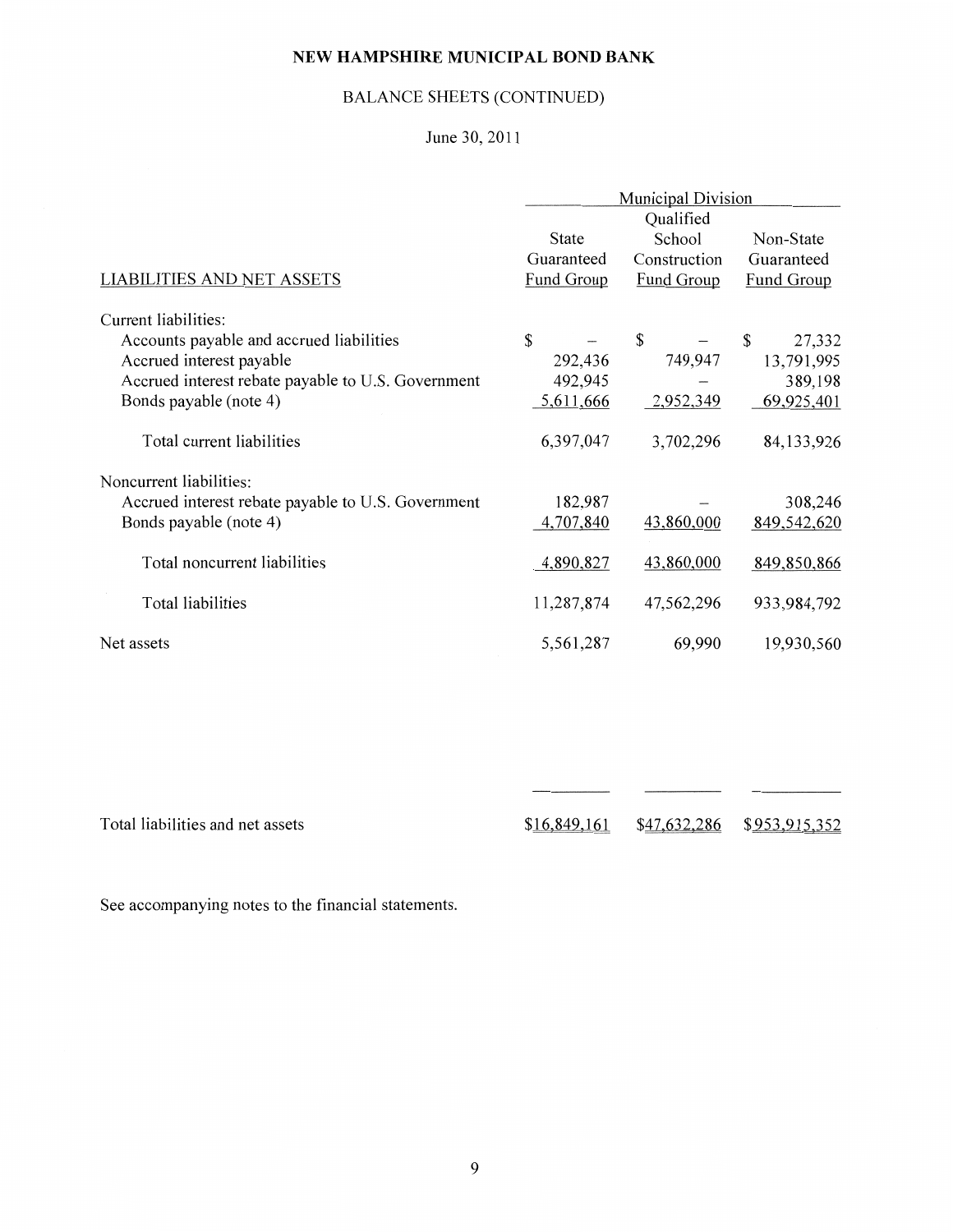| Educational                 |              |
|-----------------------------|--------------|
| <b>Institution Division</b> |              |
| Coe-Brown                   |              |
| Northwood                   |              |
| Academy                     |              |
| <b>Fund Group</b>           | Total        |
|                             |              |
|                             |              |
| \$                          | \$<br>27,332 |
| 9,833                       | 14,844,211   |
|                             | 882,143      |
| 150,000                     | 78,639,416   |
|                             |              |
| 159,833                     | 94,393,102   |
|                             |              |
|                             |              |
|                             | 491,233      |
| 1,065,000                   | 899,175,460  |
|                             |              |
| 1,065,000                   | 899,666,693  |
|                             |              |
| 1,224,833                   | 994,059,795  |
|                             |              |
| 22,558                      | 25,584,395   |
|                             |              |

| \$1,247,391 | \$1,019,644,190 |
|-------------|-----------------|
|-------------|-----------------|

 $\overline{\phantom{a}}$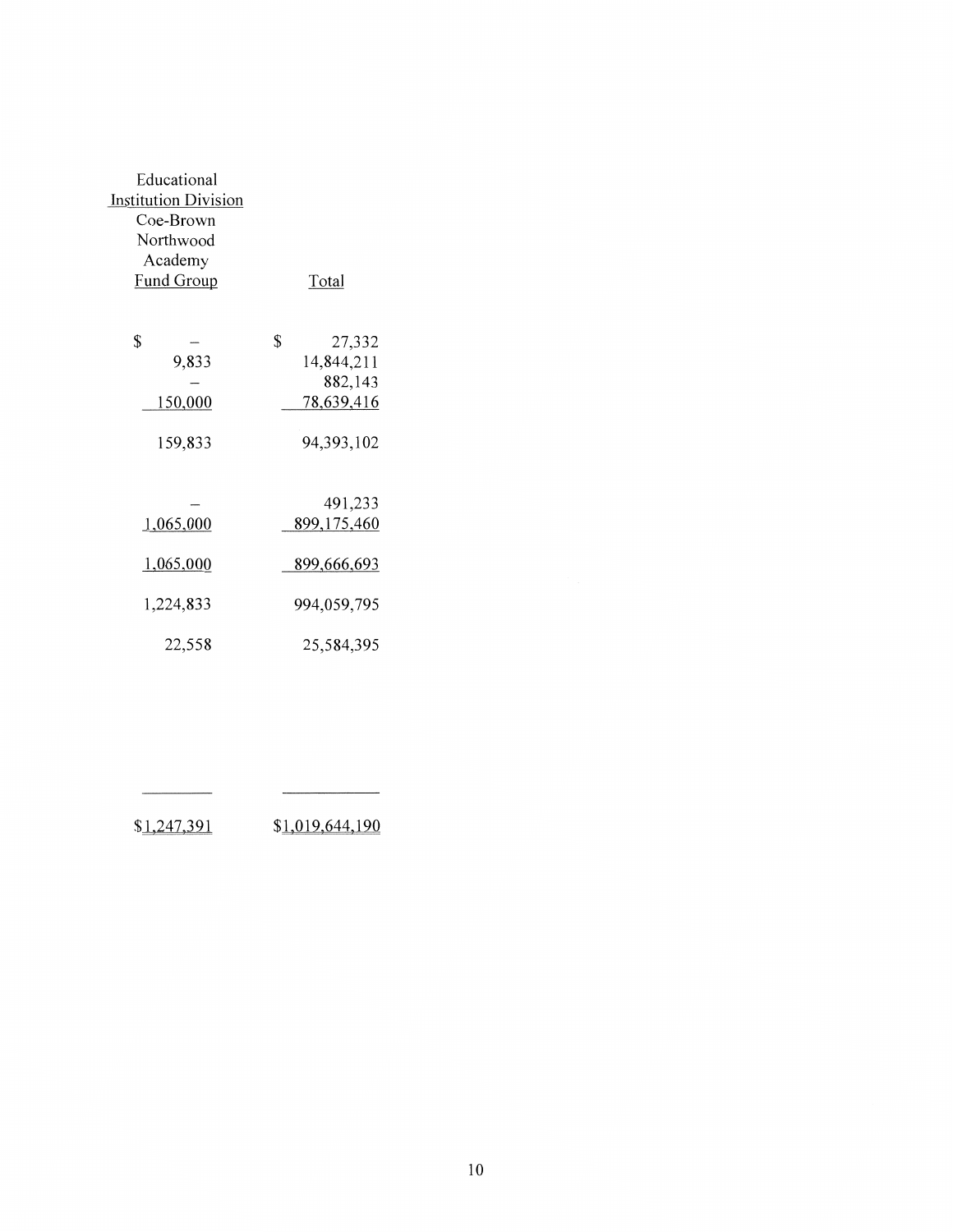## STATEMENTS OF REVENUES, EXPENSES AND CHANGES IN NET ASSETS

## For the Year Ended June 30,2011

|                                                      | Municipal Division |                   |                   |
|------------------------------------------------------|--------------------|-------------------|-------------------|
|                                                      |                    | Qualified         |                   |
|                                                      | <b>State</b>       | School            | Non-State         |
|                                                      | Guaranteed         | Construction      | Guaranteed        |
|                                                      | Fund Group         | <b>Fund Group</b> | <b>Fund Group</b> |
| Operating revenues:                                  |                    |                   |                   |
| Interest on loans receivable from governmental units | 556,442<br>S.      | \$2,537,203       | \$38,016,618      |
| Interest income from investments                     | 248,279            |                   | 4,877,500         |
| Net decrease in the fair value of investments        | (357, 933)         |                   | (1,036,006)       |
| Other income                                         |                    |                   | 538,241           |
| Total operating revenues                             | 446,788            | 2,537,203         | 42,396,353        |
| Operating expenses:                                  |                    |                   |                   |
| Interest expense                                     | 790,638            | 2,537,203         | 41,896,966        |
| Operating expenses                                   | 75,000             |                   | 280,294           |
| Other expense                                        |                    | 10                | 270,933           |
| Total operating expenses                             | 865,638            | 2,537,213         | 42,448,193        |
| Operating loss                                       | (418, 850)         | (10)              | (51, 840)         |
| Net assets, beginning of year                        | 5,980,137          | 70,000            | 19,982,400        |
| Net assets, end of year                              | \$5,561,287        | 69,990<br>S       | \$19,930,560      |

See accompanying notes to the financial statements.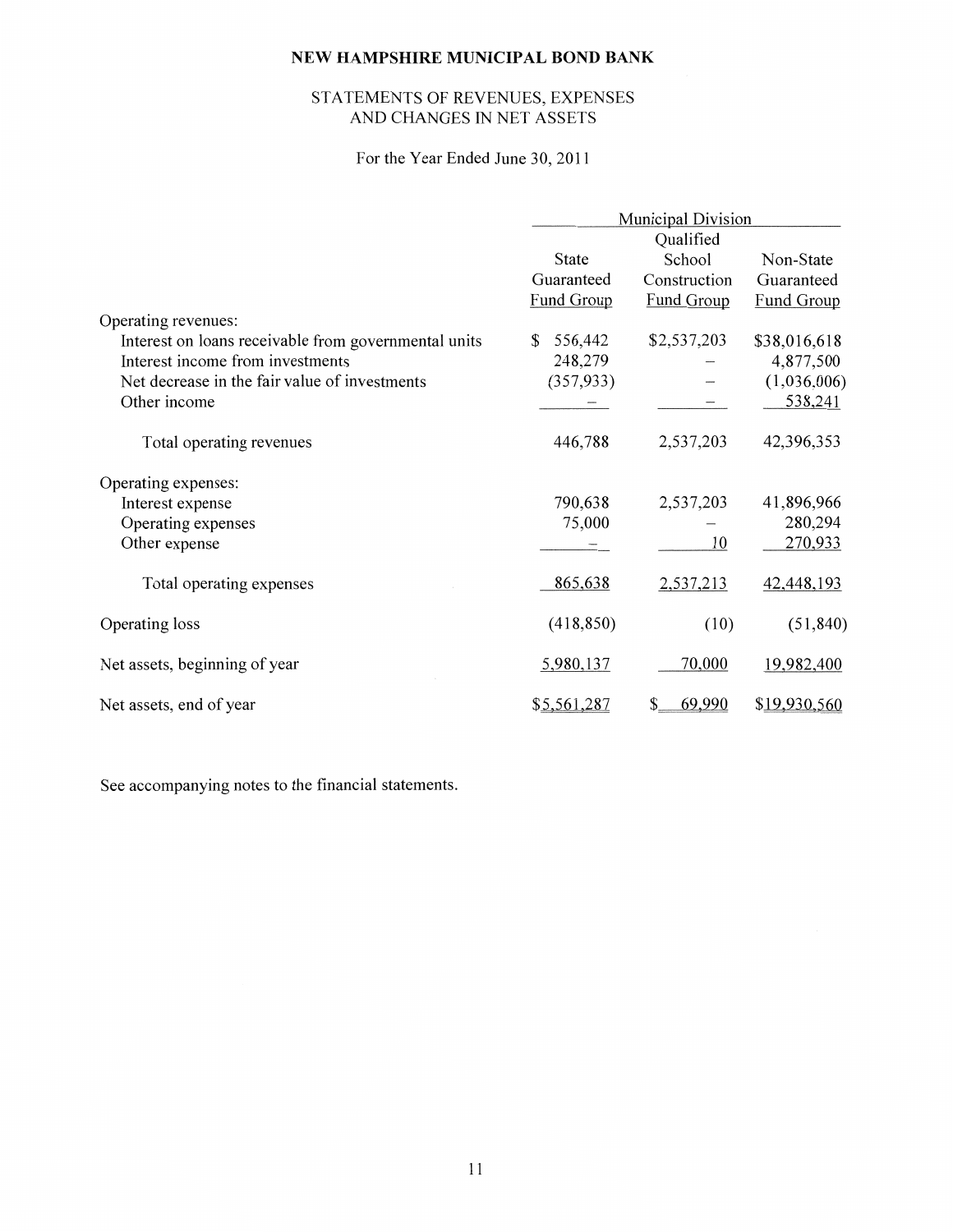| Educational                 |                     |
|-----------------------------|---------------------|
| <b>Institution Division</b> |                     |
| Coe-Brown                   |                     |
| Northwood                   |                     |
| Academy                     |                     |
| Fund Group                  | Total               |
|                             |                     |
| \$65,455                    | \$41,175,718        |
| 33                          | 5,125,812           |
|                             | (1,393,939)         |
| 500                         | 538,741             |
|                             |                     |
| 65,988                      | 45,446,332          |
|                             |                     |
| 65,455                      | 45,290,262          |
| 545                         | 355,839             |
|                             | 270,943             |
|                             |                     |
| 66,000                      | 45,917,044          |
|                             |                     |
| (12)                        | (470, 712)          |
|                             |                     |
| <u>22,570</u>               | 26,055,107          |
|                             |                     |
| <u>\$22,558</u>             | <u>\$25,584,395</u> |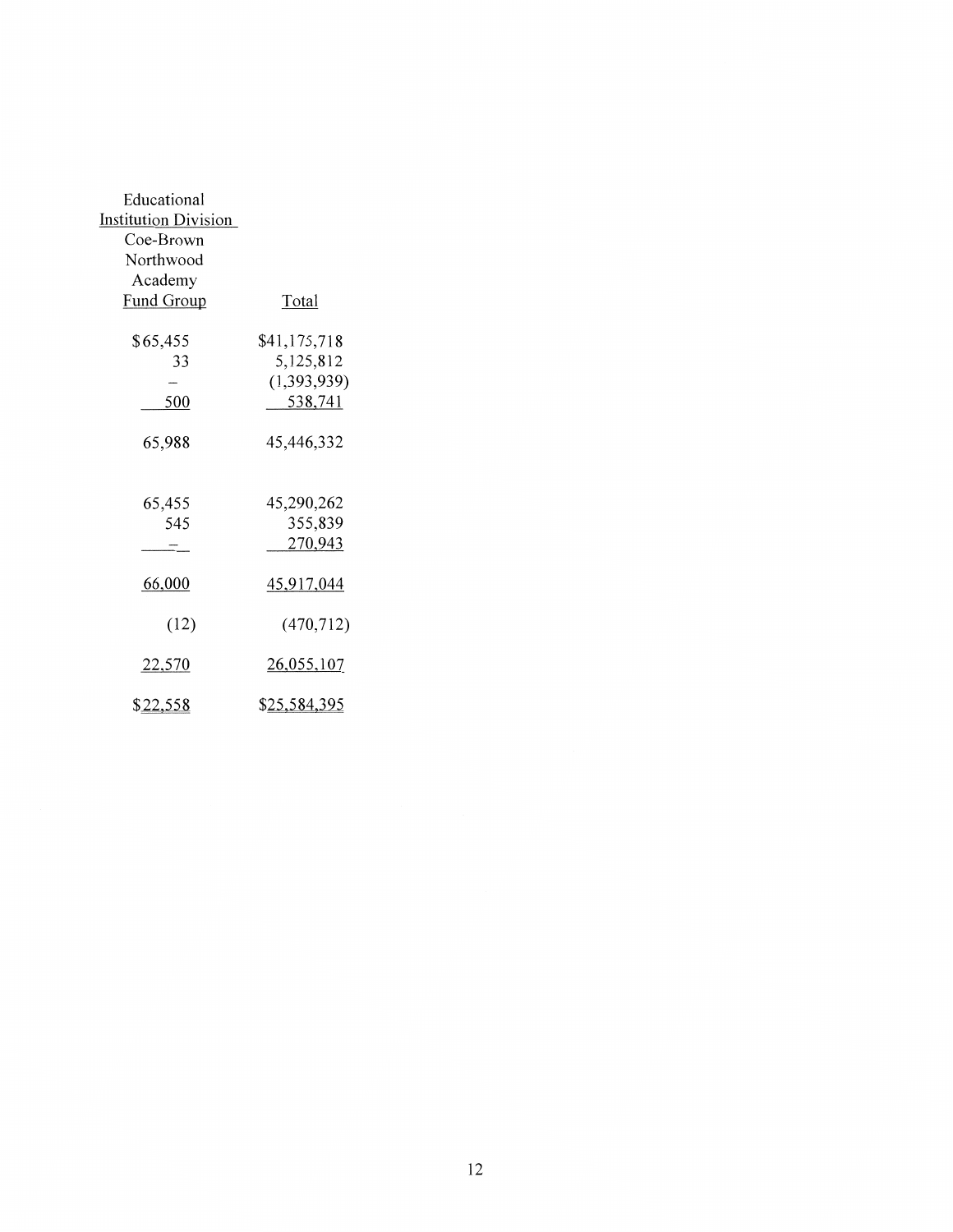## STATEMENTS OF CASH FLOWS

## For the Year Ended June 30, 2011

|                                                  | <b>Municipal Division</b> |                 |                                |
|--------------------------------------------------|---------------------------|-----------------|--------------------------------|
|                                                  |                           | Qualified       |                                |
|                                                  | State                     | School          | Non-State                      |
|                                                  | Guaranteed                | Construction    | Guaranteed                     |
|                                                  | Fund Group                | Fund Group      | Fund Group                     |
| Operating activities:                            |                           |                 |                                |
| Cash received from governmental units            | \$4,352,028               | 1,794,265<br>\$ | 99,767,191<br>\$               |
| Cash payments to governmental units              |                           |                 | (109, 460, 000)                |
| Cash received from other income                  |                           |                 | 538,241                        |
| Cash payments for operating expenses             | (75,000)                  | (10)            | (274, 554)                     |
| Cash payments for bond issuance costs            |                           | (120,900)       | (270, 933)                     |
| Cash received for other assets                   |                           | 190,900         | (367)                          |
| Net cash provided (used) by operating activities | 4,277,028                 | 1,864,255       | (9,700,422)                    |
| Investing activities:                            |                           |                 |                                |
| Purchases of investments                         | (2,500,000)               |                 | (10, 522, 120)                 |
| Proceeds from sale and maturities of investments | 1,345,874                 |                 | 5,395,671                      |
| Interest received on investments                 | 424,849                   |                 | 4,903,825                      |
| Interest rebate paid to U.S. Government          |                           |                 | (349,200)                      |
| Net cash provided (used) by investing activities | (729, 277)                |                 | (571, 824)                     |
| Noncapital financing activities:                 |                           |                 |                                |
| Proceeds from bonds payable                      |                           |                 | 117,532,442                    |
| Principal paid on bonds payable                  | (4,446,159)               |                 | (68, 840, 000)                 |
| Interest paid on bonds payable                   | (641, 024)                | (1,794,265)     | (40, 768, 393)                 |
| Net cash provided (used) by noncapital           |                           |                 |                                |
| financing activities                             | (5,087,183)               | (1,794,265)     | 7,924,049                      |
| Increase (decrease) in cash and cash equivalents | (1, 539, 432)             | 69,990          | (2,348,197)                    |
| Cash and cash equivalents, beginning of year     | 4,750,236                 |                 | 10,119,889                     |
| Cash and cash equivalents, end of year           | \$3,210,804               | 69,990<br>\$    | 7,771,692<br>$\mathcal{S}_{-}$ |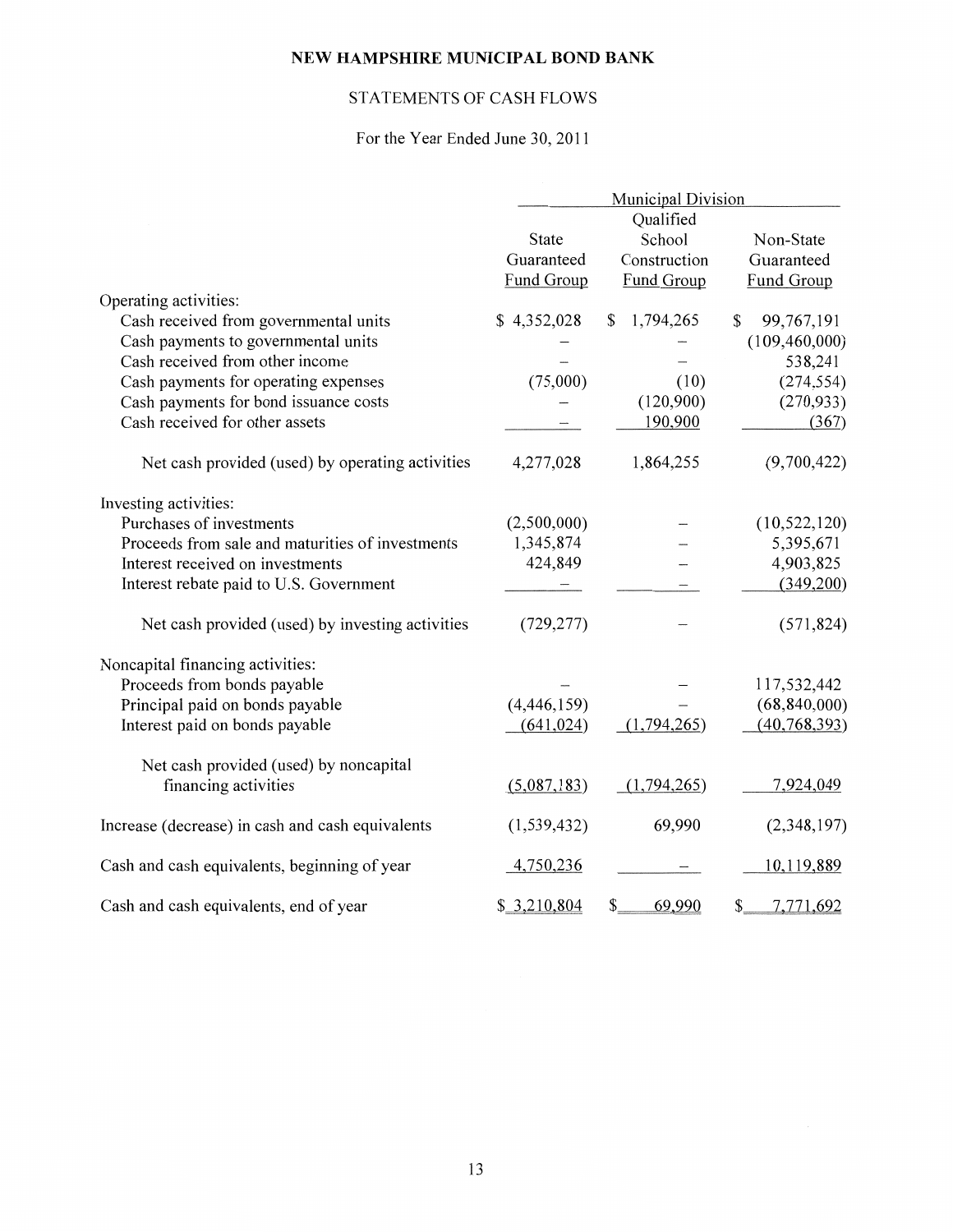| Educational<br><b>Institution Division</b><br>Coe-Brown<br>Northwood<br>Academy<br><b>Fund Group</b> | Total                                                                                  |
|------------------------------------------------------------------------------------------------------|----------------------------------------------------------------------------------------|
| \$211,525<br>500<br>(545)                                                                            | \$<br>106,125,009<br>(109, 460, 000)<br>538,741<br>(350, 109)<br>(391, 833)<br>190,533 |
| 211,480                                                                                              | (3,347,659)                                                                            |
| 33                                                                                                   | (13,022,120)<br>6,741,545<br>5,328,707<br>(349,200)                                    |
| 33                                                                                                   | (1,301,068)                                                                            |
| (145,000)<br>(66, 525)                                                                               | 117,532,442<br>(73, 431, 159)<br>(43, 270, 207)                                        |
| (211, 525)                                                                                           | <u>831,076</u>                                                                         |
| (12)                                                                                                 | (3,817,651)                                                                            |
| <u>22,570</u>                                                                                        | <u>14,892,695</u>                                                                      |
| $S_{-}$<br><u>22,558</u>                                                                             | 11,075,044<br>\$.                                                                      |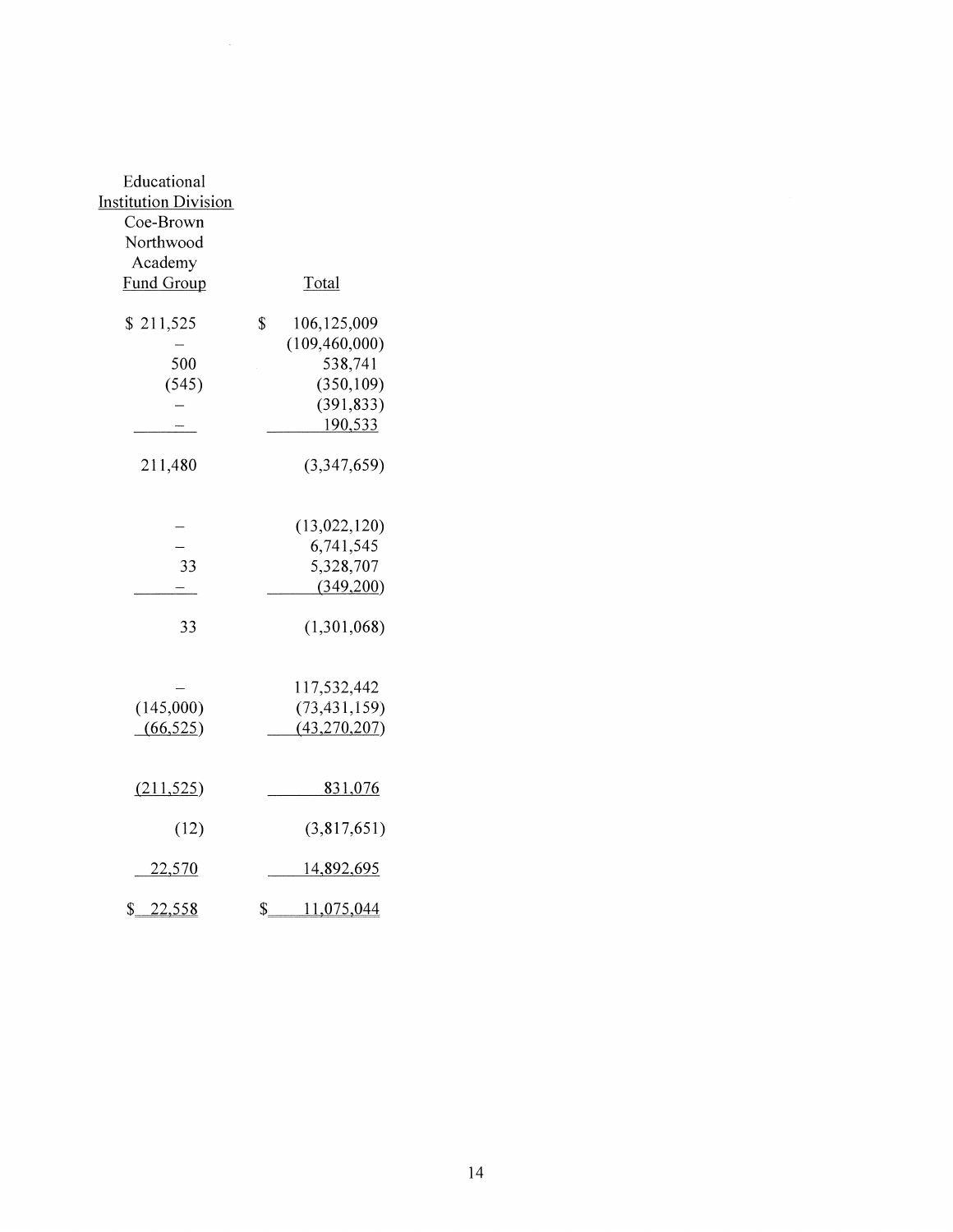## STATEMENTS OF CASH FLOWS (CONTINUED)

For the Year Ended June 30, 2011

|                                                  | <b>Municipal Division</b> |              |                   |
|--------------------------------------------------|---------------------------|--------------|-------------------|
|                                                  |                           | Qualified    |                   |
|                                                  | State                     | School       | Non-State         |
|                                                  | Guaranteed                | Construction | Guaranteed        |
|                                                  | Fund Group                | Fund Group   | <b>Fund Group</b> |
| Balance sheet classification:                    |                           |              |                   |
| Cash                                             | \$                        | \$<br>69,990 | 10,000<br>\$      |
| Cash equivalents – investments held by trustee   | 1,975,923                 |              | 5,803,605         |
| Cash equivalents - reserve fund investments      |                           |              |                   |
| held by trustee                                  | 1,234,881                 |              | 1,958,087         |
|                                                  | \$3,210,804               | 69,990<br>\$ | \$7,771,692       |
| Reconciliation of operating loss to net          |                           |              |                   |
| cash provided (used) by operating activities:    |                           |              |                   |
| Operating loss                                   | \$(418,850)               | (10)         | (51, 840)<br>\$   |
| Adjustments to reconcile operating loss to net   |                           |              |                   |
| cash provided (used) by operating activities:    |                           |              |                   |
| Interest income from investments                 | (248, 279)                |              | (4,877,500)       |
| Net decrease in the fair value                   |                           |              |                   |
| of investments                                   | 357,933                   |              | 1,036,006         |
| Amortization of rebates to governmental units    | 92,731                    |              | 425,675           |
| Interest expense on bonds payable                | 790,638                   | 2,537,203    | 41,896,966        |
| Change in assets and liabilities:                |                           |              |                   |
| Loans receivable from governmental units         | 3,611,164                 |              | (47,805,000)      |
| Accrued interest receivable from govern-         |                           |              |                   |
| mental units                                     | 91,691                    | (742, 938)   | (330, 102)        |
| Other assets                                     |                           | 190,900      | (367)             |
| Accounts payable and accrued liabilities         |                           | (120,900)    | 5,740             |
| Net cash provided (used) by operating activities | \$4,277,028               | \$1,864,255  | \$ (9,700,422)    |

See accompanying notes to the financial statements.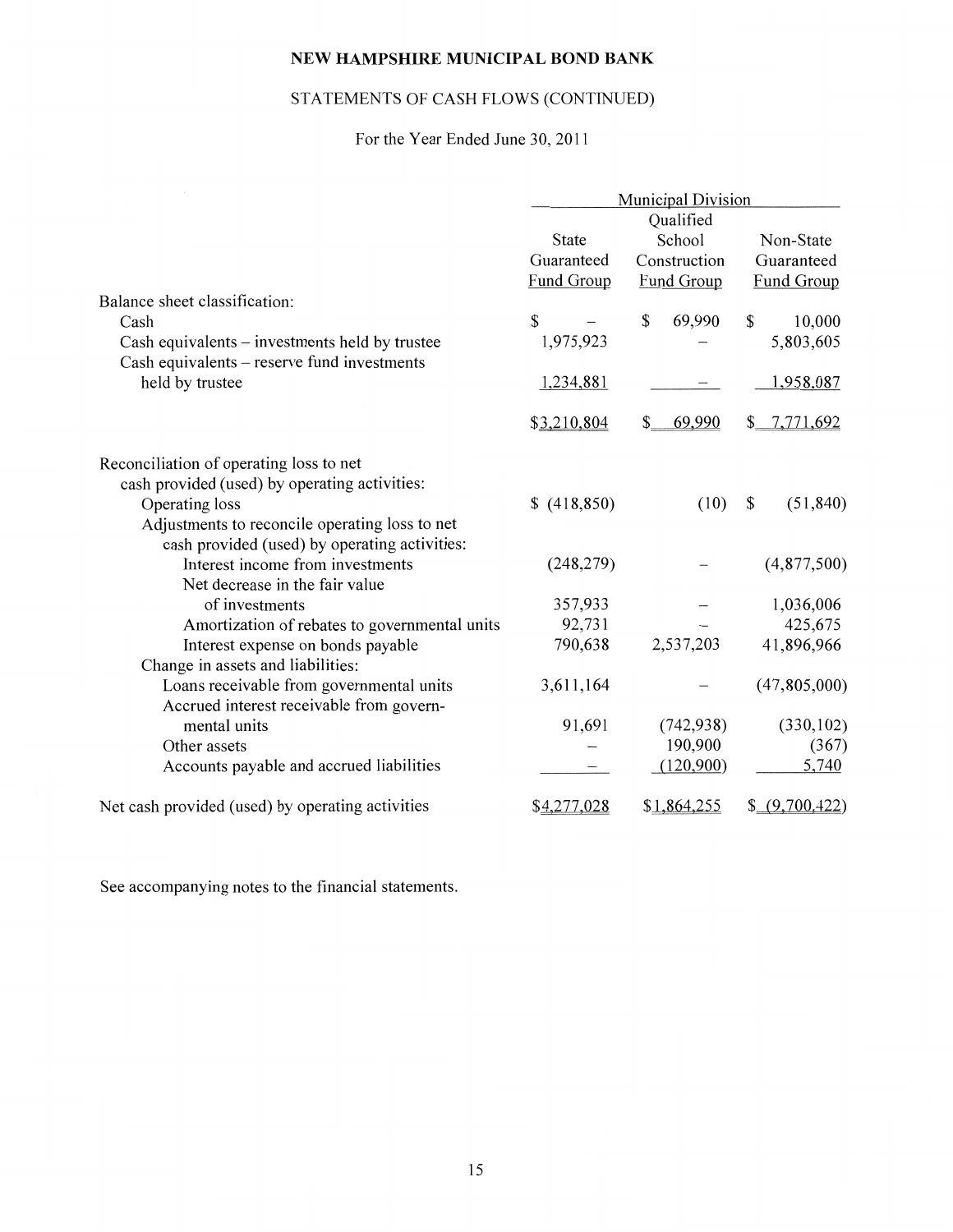| Educational                 |                            |  |
|-----------------------------|----------------------------|--|
| <b>Institution Division</b> |                            |  |
| Coe-Brown                   |                            |  |
| Northwood                   |                            |  |
|                             |                            |  |
| Academy                     |                            |  |
| Fund Group                  | Total                      |  |
| \$22,558                    | \$<br>102,548<br>7,779,528 |  |
|                             | 3,192,968                  |  |
| \$22,558                    | \$11,075,044               |  |
|                             |                            |  |
| \$<br>(12)                  | \$<br>(470, 712)           |  |
| (33)                        | (5, 125, 812)              |  |
|                             | 1,393,939                  |  |
|                             | 518,406                    |  |
| 65,455                      | 45,290,262                 |  |
| 145,000                     | (44, 048, 836)             |  |
| 1,070                       | (980, 279)                 |  |
|                             | 190,533                    |  |
|                             | (115,160)                  |  |
| \$211,480                   | \$ (3,347,659)             |  |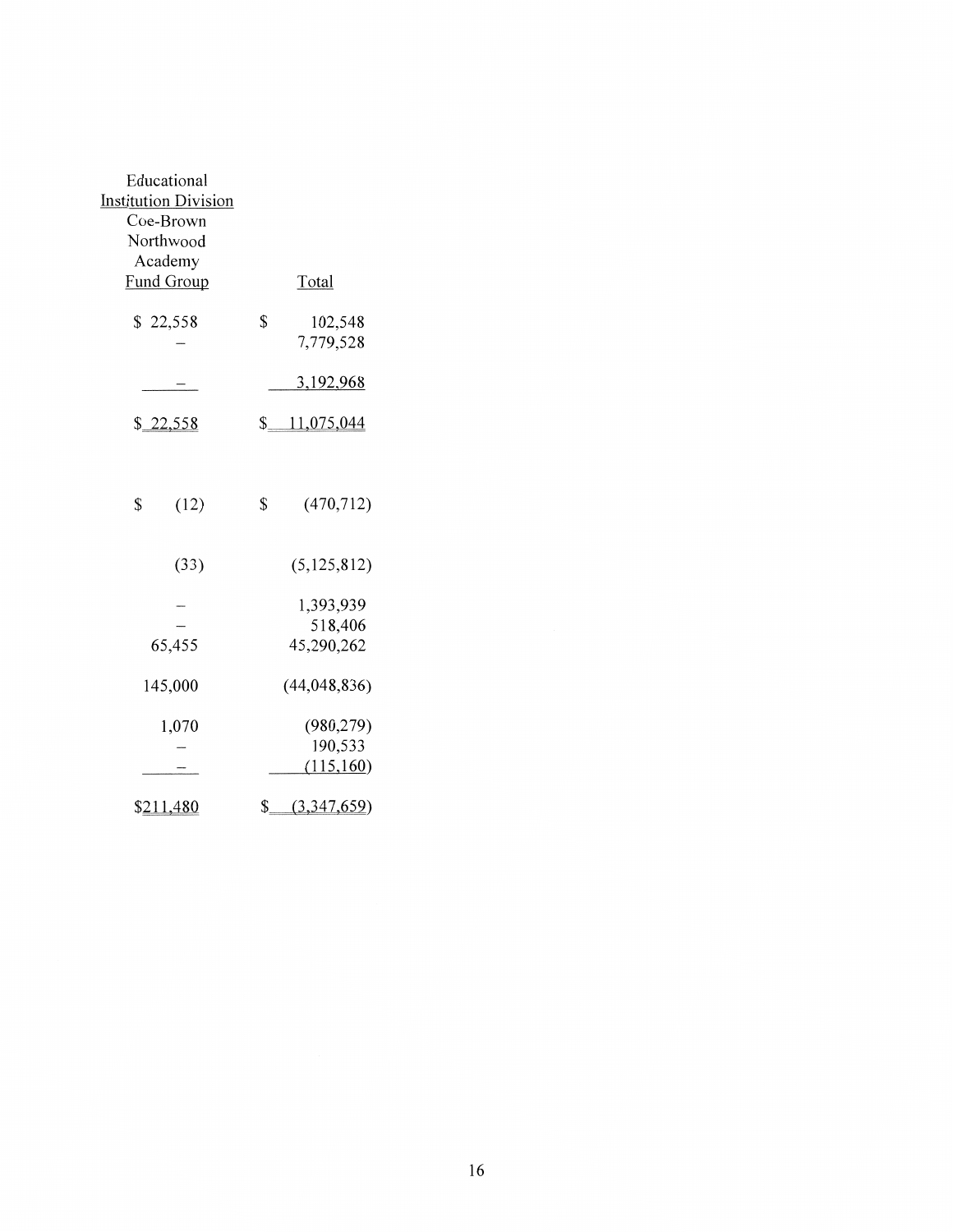#### NOTES TO FINANCIAL STATEMENTS

#### June 30, 2011

#### 1. Organization

The New Hampshire Municipal Bond Bank (Bond Bank) was created in 1977 by Chapter 35-A (Act) of the State of New Hampshire (State) Revised Statutes Annotated. The Bond Bank is an instrumentality of the State, but is not a State agency and has no taxing authority. The Bond Bank has separate corporate and sovereign capacity and its board of directors is composed of the State Treasurer (who serves as director ex officio) and four directors appointed by the Governor and Executive Council. The Bond Bank has no oversight authority over any other entity.

Under the Act, the Bond Bank is empowered to issue its bonds to make funds available to governmental units having the power to levy taxes (county, city, town, school district, village district or other body corporate and politic), through the purchase by the Bond Bank of their municipal bonds. The governmental units enter into loan agreements with the Bond Bank pursuant to which they issue municipal bonds. Accordingly, the Bond Bank enables governmental units to issue debt at a lower cost of borrowing and on more favorable terms than would be possible by financing on their own. As discussed below, the Act was amended in 1982 to establish the Educational Institutions Division.

To achieve its purpose, the Bond Bank operates the following divisions and programs:

#### *Municipal Division*

State Guaranteed bonds issued are not a debt of the State of New Hampshire, and the State is not liable on such bonds. However, the municipal bonds issued through the Bond Bank are guaranteed as to payment of principal and interest by a pledge of the full faith and credit of the State of New Hampshire. The Bond Bank has issued bonds for its State Guaranteed program pursuant to a General Resolution adopted on July 19, 1979, as amended from time to time (the "1979 Resolution").

Qualified School Construction bonds issued are not a debt of the State of New Hampshire, and the State is not liable on such bonds. However, the municipal bonds issued through the Bond Bank are guaranteed as to 75 percent of principal and interest by a pledge of the full faith and credit of the State of New Hampshire. The Bond Bank has issued bonds for its Qualified School Construction program pursuant to a General Resolution adopted on June 2, 2010 (the QSCB Resolution).

Non-State Guaranteed bonds issued are not a debt of the State of New Hampshire, and the State is not liable on such bonds.

Since its inception, the Bond Bank has issued bonds for its Non-State Guaranteed program pursuant to a General Resolution adopted on December 1, 1978, as amended from time to time (the 1978 Resolution). On July 14, 2005, the Bond Bank adopted a new General Resolution (the 2005 Resolution). While substantially similar to the 1978 Resolution, the 2005 Resolution contains a number of improvements, including a flexible reserve fund sizing requirement, some changes in permitted investments, the ability to meet its reserve fund requirement with surety bond policies and other credit facilities, and a streamlined approach to calling bonds for early redemption. Bonds issued under the 2005 Resolution are separately secured from all other bonds of the Bond Bank, including those issued under the 1978 Resolution. Bonds issued under the 2005 Resolution (through 2008) have met the reserve fund requirements through the purchase of surety bond policies. These policies have been downgraded since their purchase and some ratings have been withdrawn. The adoption of the 2005 Resolution has not resulted in any substantive change to the Bond Bank's overall program. Total assets and liabilities of the 2005 Resolution, which are reported under the Non-State Guaranteed Fund Group, were approximately \$256,470,000 at June 30, 2011, consisting primarily of loans to governmental units and bonds payable.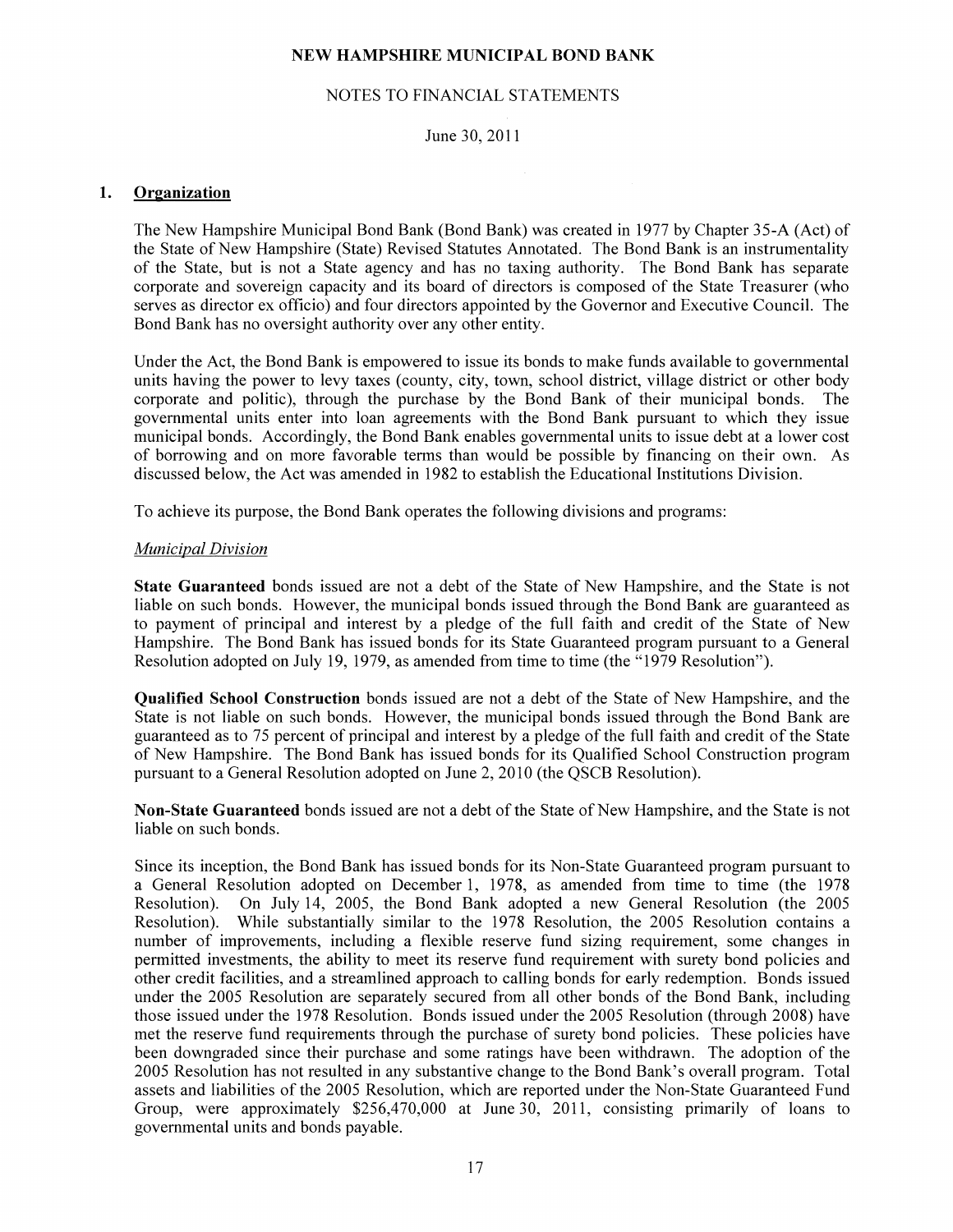#### NOTES TO FINANCIAL STATEMENTS

June 30, 2011

#### **1. Organization (Continued)**

#### *Educational Institution Division*

**Coe-Brown Northwood Academy Fund Group:** Effective February 19, 1982 (and as modified July 11, 1998), the State Legislature enacted the *New Hampshire Municipal Bond Bank Educational Institutions Bond Financing Act,* to assist certain elementary, secondary education institutions, or any other institution which provides a program of education within the state which is preparatory of secondary, postsecondary, or higher education, to finance the construction and improvement of their facilities.

No State appropriations are made to the Bond Bank. Fees and charges are authorized to be charged by the Bond Bank for the use of its services or facilities. These fees and charges, along with income from investments, provide for the annual operating costs of the Bond Bank.

#### **2. Significant Accounting Policies**

#### *Proprietary Fund Accounting*

The Bond Bank is accounted for as an Enterprise Fund. An Enterprise Fund is used to account for an operation where periodic determination, on an accrual basis, of revenues earned, expenses incurred and net income is appropriate. Accordingly, the Bond Bank recognizes revenues in the period earned and expenses in the period incurred.

The Bond Bank complies with Governmental Accounting Standards Board (GASB) Statement No. 20, *Accounting and Financial Reporting for Proprietary Funds and other Governmental Entities that Use Proprietary Fund Accounting.* Under the provisions of this statement, the Bond Bank applies all applicable GASB pronouncements as well as Financial Accounting Standards Board (FASB) Statements, Accounting Principles Board Opinions, and Accounting Research Bulletins issued on or before November 30, 1989, unless those pronouncements conflict with or contradict GASB pronouncements. As permitted hy GASB Statement No. 20, the Bond Bank has elected not to comply with the FASB Statements and Interpretations issued after November 30, 1989.

The financial statements are prepared in accordance with GASB Statements No. 34, *Basic Financial Statements- and Management's Discussion and Analysis-for State and Local Governments,* No. 37, *Basic Financial Statements* - *and Management's Discussion and Analysis -for State and Local Governments: Omnibus - an amendment of GASB Statement No. 21* and *No. 34*, and *No. 38*, *Certain Financial Statement Note Disclosures* (the Statements).

#### *Federal Income Taxes*

It is the opinion of management that the Bond Bank is exempt from federal income taxes under Internal Revenue Code (IRC) Section 115, and that the Bond Bank has maintained its tax-exempt status and has no uncertain tax positions that require adjustment or disclosure in these financial statements. However, the Bond Bank is subject to the arbitrage rebate requirements of Section 148 of the IRC. Section 148 requires that any arbitrage profit earned on the proceeds of tax-exempt bonds issued after 1985 must be rebated to the federal government at least once every five years, with the balance rebated no later than 60 days after the retirement of the bonds.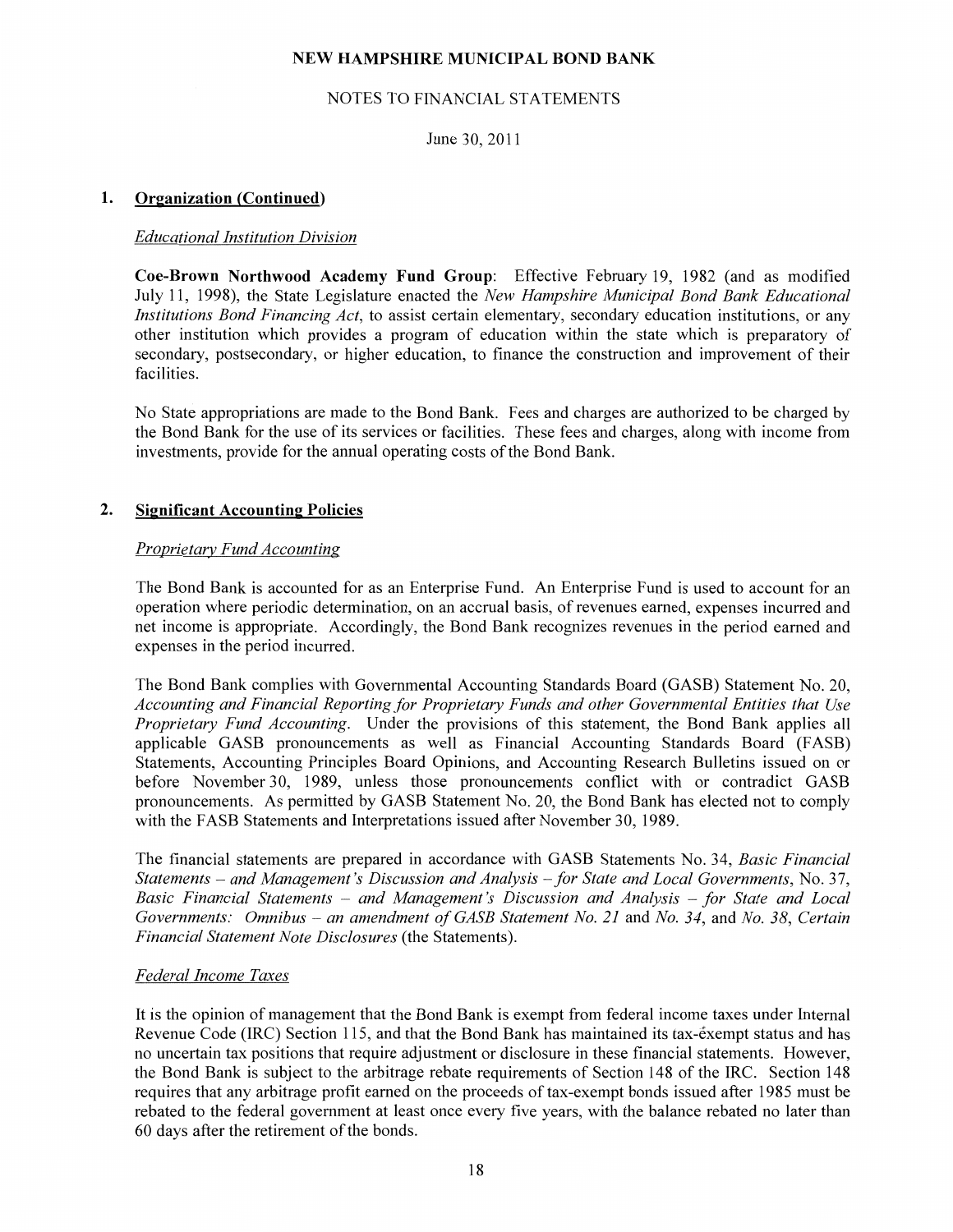#### NOTES TO FINANCIAL STATEMENTS

June 30, 2011

#### **2. Significant Accounting Policies (Continued)**

Arbitrage rebate expense, which is presented as a reduction in the amount of interest income from investments, for the year ended June 30, 2011 was approximately \$308,000 in total for the State Guaranteed and Non-State Guaranteed Fund Groups.

#### *Cash and Cash Equivalents*

The Bond Bank considers all checking and savings deposits and highly liquid investments with original maturities of three months or less to be cash equivalents.

#### *Investments*

Investments are carried at fair value. Changes in fair value are recorded as net increase or decrease in the fair value of investments on the statements of revenues, expenses and changes in net assets. Interest earnings on principal-only strips within the State Guaranteed and Non-State Guaranteed Fund Groups have been recorded as interest income from investments in 2011. Reserve fund investments that are not expected to be utilized to fund bond principal and interest payments until after June 30, 2011 have been classified as long-term.

#### *Bond Discounts, Premiums and Issuance Costs*

Costs associated with issuing debt, which are generally paid by means of fees collected from governmental units, are expensed in the year incurred. Bond issuance costs and original issue discounts or premiums associated with the Series 2002, 2003, 2004, 2005, 2007, 2009 and 2010 refunding bond issues were not offset by fees collected from governmental units, thus they were deferred and are being amortized to interest expense over the life of the refunding bond issues using the straight-line method. For each refunding, bond discounts (premiums) are presented as a reduction of (increase to) the face amount of bonds payable (note 4), whereas issuance costs are recorded as deferred charges included in unamortized rebates to governmental units and bond issuance costs.

#### *Advanced Refundings*

All advanced refundings completed subsequent to July 1, 1993 within the Bond Bank's municipal division are accounted for in accordance with the provisions of GASB Statement No. 23, *Accounting and Financial Reporting for Refundings of Debt Reported by Proprietary Activities.* Under GASB Statement No. 23, the difference between the reacquisition price and the net carrying amount of the old debt is deferred and amortized as a component of interest expense over the remaining life of the old debt, or the life of the new debt, whichever is shorter, using the straight-line method. The unamortized portion of the deferred amount is reported as a reduction of the face amount of the bonds payable (note 4). Amortization for the year ended June 30, 2011 was approximately \$422,000 and \$2,418,000 for the State Guaranteed and Non-State Guaranteed Fund Groups, respectively.

The gains, losses and economic benefits of advance refundings completed within the Educational Institution Division inure to the respective institution and not the Bond Bank. The Board of Directors determines what percentage, if any, of the gains, losses and economic benefits of advanced refunding within the Municipal Divisions gets passed on to the respective governmental units. The refunding benefits rebated to governmental units are deferred and amortized over the life of the refunded bonds (which is equivalent to the life of the loans receivable) using a method which approximates the effective interest method.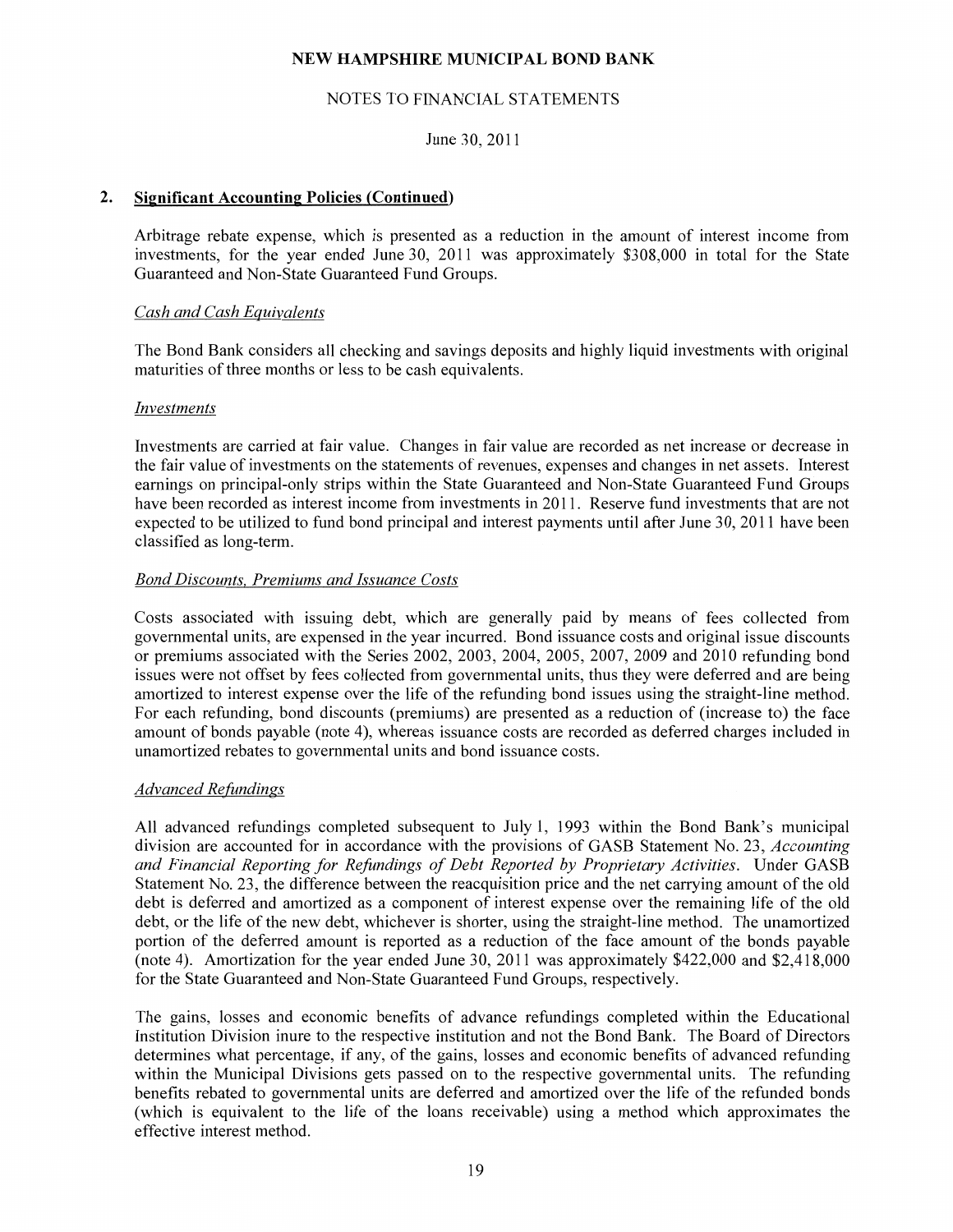#### NOTES TO FINANCIAL STATEMENTS

June 30, 2011

#### **2. Significant Accounting Policies (Continued)**

#### *Management Estimates*

The preparation of financial statements in conformity with accounting principles generally accepted in the United States of America requires the Bond Bank to make estimates and assumptions that affect the amount of assets and liabilities and disclosure of contingent assets and liabilities at the date of the financial statements and the reported amounts of revenues and expenses during the reporting period. Actual results could differ from those estimates.

#### *Total Columns*

The "total" columns contain the totals of the similar accounts of the various funds. Since the assets of the funds are restricted, the combination of the accounts, including assets therein, is for convenience only and does not indicate that the combined assets are available in any manner other than that provided for in the separate funds.

#### **3. Cash, Cash Equivalents and Investments**

Cash includes funds held in interest bearing demand deposit and savings accounts, which are fully insured by the Federal Deposit Insurance Corporation, and amounts on deposit with the New Hampshire Public Deposit Investment Pool (established pursuant to Sections 383:22-24 of the New Hampshire Revised Statutes Annotated) of \$22,558 as of June 30, 2011.

Investments held by trustee and Reserve Fund investments held by trustee consist primarily of U.S. Treasury obligations and U.S. Government-sponsored enterprises and shares of money market funds which invest in U.S. Government and Government Agency obligations. All investments are held by a trustee in the Bond Bank's name.

The Act and each of the Municipal Division's general bond resolutions under the State Guaranteed Fund Group and the Non-State Guaranteed Fund Group require the establishment of a debt service reserve fund. These resolutions are secured separately from all other general bond resolutions of the Bond Bank. Amounts on deposit in the debt service reserve fund of each of these resolutions are held by the trustee under each of such general bond resolutions. Investment earnings on amounts held in each respective debt service reserve fund are restricted to the payment of debt service on bonds of the Bond Bank issued pursuant to each respective general bond resolution for the purpose of funding each respective debt service reserve fund. Each of these resolutions pledges its debt service reserve fund to the payment of debt service in the event of a governmental unit payment default.

The 1978 and 1979 Resolutions require their respective debt service funds be sized to meet the maximum amount of maturing municipal bond debt service in any calendar year. The 2005 Resolution requires that for each issue of bonds, the reserve fund requirement shall equal the lesser of (i) 10% of the aggregate original net proceeds of such Series of Bonds, (ii) 125% of the average annual aggregate Debt Service on such Bonds, or (iii) the maximum aggregate amount of Debt Service due on such Bonds in any succeeding bond year. This requirement is subject to change by an amendment to the 2005 Resolution under certain circumstances, but only once 100 loans have been made by the Bank under the 2005 Resolution. At June 30, 2011, the Bank had made 78 loans under the 2005 Resolution.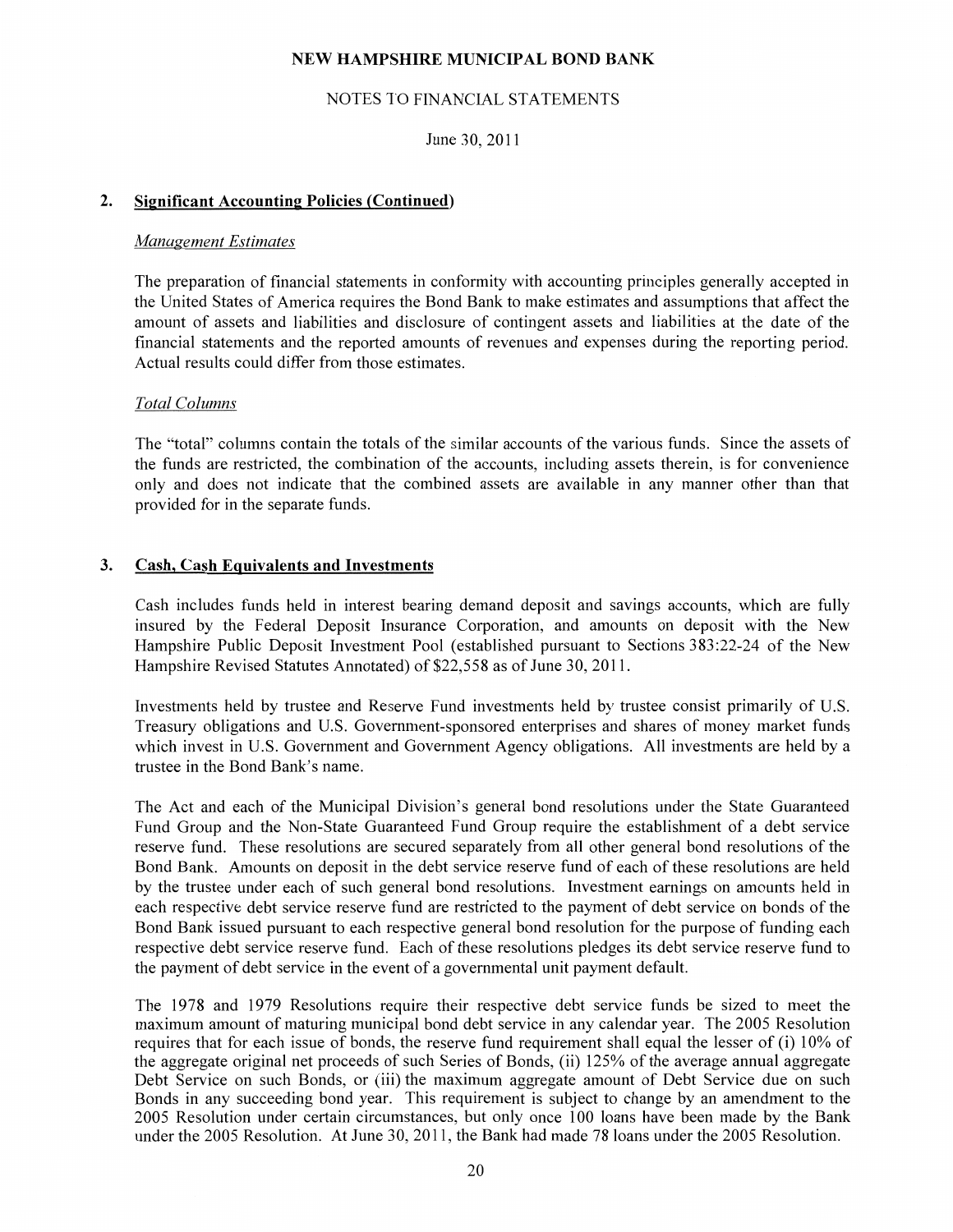#### NOTES TO FINANCIAL STATEMENTS

June 30, 2011

#### **3. Cash, Cash Equivalents and Investments (Continued)**

As permitted by the bond resolution, any funds not required for loans to government units or deposit to reserve funds, may be held by the Bond Bank as unrestricted investments. These amounts are classified as investments held by trustee within the accompanying balance sheets.

Reserve Fund investments and investments held by trustee must be invested in any of the following obligations; (a) direct obligations of the United States of America or direct obligations of the State or obligations for which the faith and credit of the United States of America or the State is pledged to provide for the payment of the principal and interest, (b) any bond, debenture, note, participation or other similar obligation issued by the Federal National Mortgage Association, and (c) any other obligation of the United States of America or any Federal agencies which may then be purchased with funds belonging to the State or held in the State Treasury.

Investments of the Bond Bank consist of short-term money market funds that are 100% collateralized by government securities and investments in U.S. Treasury and U.S. Government sponsored enterprise securities. At June 30, 2011, investments are categorized as follows:

|                                                             | Fair Value      |
|-------------------------------------------------------------|-----------------|
| <b>State Guaranteed Fund Group</b>                          |                 |
| Investments held by trustee:                                |                 |
| Cash equivalents                                            | \$1,975,923     |
| Reserve fund investments held by trustee:                   |                 |
| Cash equivalents                                            | \$<br>1,234,881 |
| Certificate of deposit                                      | 2,500,000       |
| U.S. Treasury strips                                        | 902,299         |
| U.S. Government-sponsored enterprises strips <sup>(1)</sup> | 2,639,060       |
|                                                             | $$-.7,276,240$  |
| <b>Non-State Guaranteed Fund Group</b>                      |                 |
| Investments held by trustee:                                |                 |
| Cash equivalents                                            | 5,803,605<br>\$ |
| Reserve fund investments held by trustee:                   |                 |
| Cash equivalents                                            | \$<br>1,958,087 |
| Certificate of deposit                                      | 2,500,000       |
| U.S. Government obligations                                 | 57,679,772      |
| U.S. Treasury strips                                        | 25,699,188      |
| U.S. Government-sponsored enterprises <sup>(1)</sup>        | 63,389          |
| U.S. Government-sponsored enterprises strips <sup>(1)</sup> | 14,489,876      |
| N.H. G.O. capital improvement bonds                         | 4,255,000       |
|                                                             | \$106,645,312   |

 $^{(1)}$  Includes FHLMC, FHLB, FFCB, FNMA and REFCORP.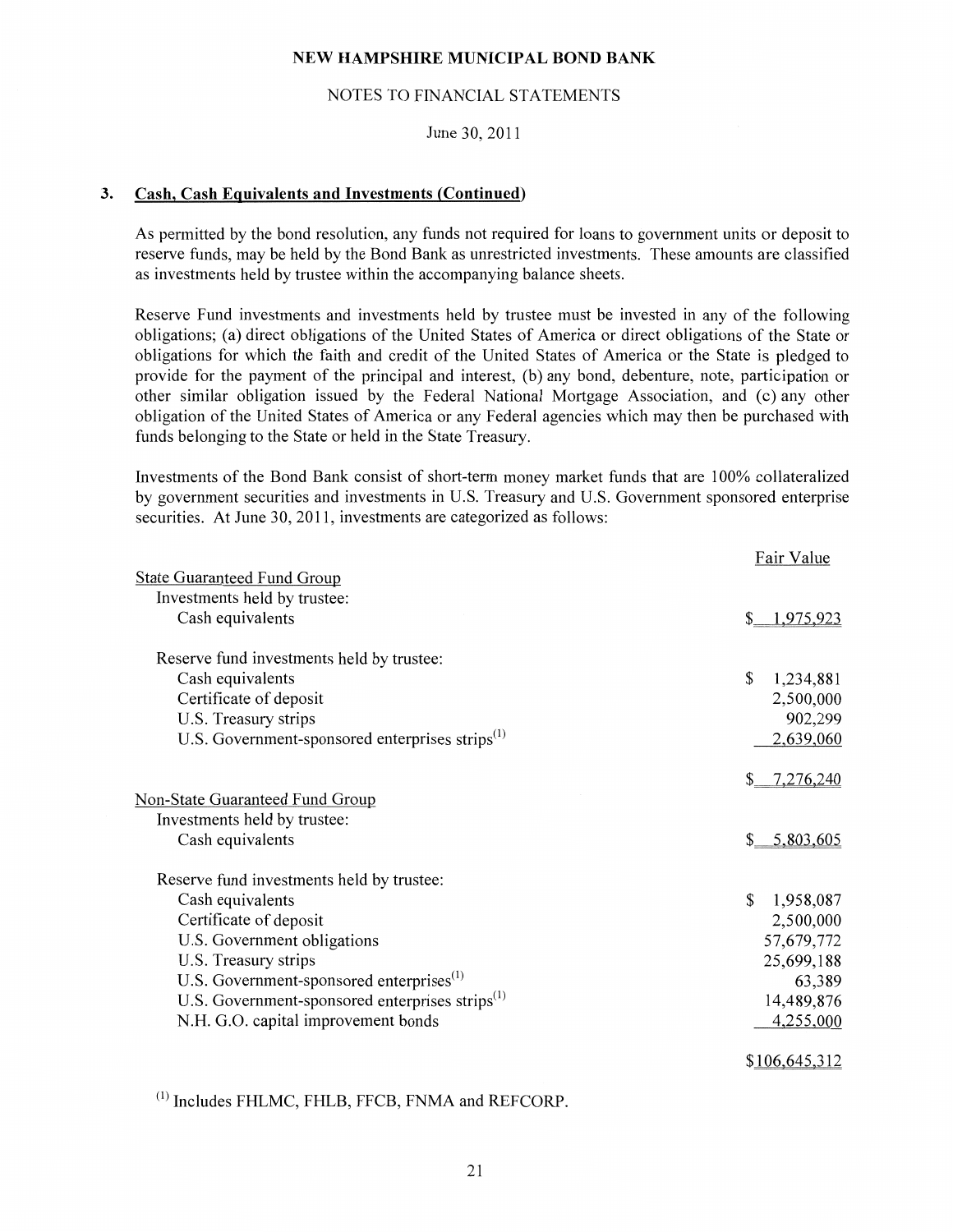#### NOTES TO FINANCIAL STATEMENTS

#### June 30, 2011

#### 3. Cash, Cash Equivalents and Investments (Continued)

As a means of limiting its exposure to fair value losses arising from rising interest rates, the Bond Bank's investment policy provides that investment maturities be closely matched with future bond principal and interest requirements, which are the primary use of invested assets. The Bond Bank's general practice has been to hold all debt securities to their maturity, at which point the funds are needed to make required bond principal and interest payments for the respective resolutions. The following table provides information on future maturities of the Bond Bank's investments as of June 30, 2011:

|                                                                                             | Fair<br>Value              | Less than<br>One Year | One to<br><b>Five Years</b> | Six to<br>Ten Years | More than<br>Ten Years |
|---------------------------------------------------------------------------------------------|----------------------------|-----------------------|-----------------------------|---------------------|------------------------|
| <b>State Guaranteed Fund</b><br>Group                                                       |                            |                       |                             |                     |                        |
| Certificate of deposit<br>U.S. Treasury strips<br>U.S. Government-<br>sponsored enterprises | \$<br>2,500,000<br>902,299 | \$2,500,000<br>45,980 | \$<br>518,443               | \$<br>337,876       | \$                     |
| strips                                                                                      | 2,639,060                  | 1,865,927             | 773,133                     |                     |                        |
|                                                                                             | \$<br>6,041,359            | \$4,411,907           | \$1,291,576                 | \$337,876           | \$                     |
| <b>Non-State Guaranteed</b><br><b>Fund Group</b>                                            |                            |                       |                             |                     |                        |
| Certificate of deposit<br>U.S. Government                                                   | \$<br>2,500,000            | \$2,500,000           | $\mathbb{S}$                | $\mathbf S$         | \$                     |
| obligations                                                                                 | 57,679,772                 | 3,560,459             | 25,354,422                  | 1,003,604           | 27,761,287             |
| U.S. Treasury strips<br>U.S. Government-                                                    | 25,699,188                 | 3,461,178             | 10,087,382                  | 11,121,719          | 1,028,909              |
| sponsored enterprises<br>U.S. Government-<br>sponsored enterprises                          | 63,389                     | 6,155                 | 57,234                      |                     |                        |
| strips                                                                                      | 14,489,876                 | 976,766               | 2,793,220                   | 5,341,751           | 5,378,139              |
| N.H. G.O. capital<br>improvement bonds                                                      | 4,255,000                  |                       |                             |                     | 4,255,000              |
|                                                                                             | \$104,687,225              | \$10,504,558          | \$38,292,258                | \$17,467,074        | \$38,423,335           |

For an investment, custodial credit risk is the risk that, in the event of the failure of the counterparty, the Bond Bank will not be able to recover the value of its investments or collateral securities that are in the possession of an outside party. The Bond Bank's investments are held by People's United Bank, a state-charted and publicly traded commercial bank. Management of the Bond Bank is not aware of any issues with respect to custodial credit risk at People's United Bank at June 30, 2011.

Credit risk is the risk that an issuer or other counterparty to an investment will not fulfill its obligations to the Bond Bank. The Bond Bank's investment policy limits its investments to those with high credit quality such as U.S. Treasury Obligations and U.S. Government-sponsored enterprises.

Obligations of the U.S. Government or obligations explicitly guaranteed by the U.S. Government are not considered to have credit risk.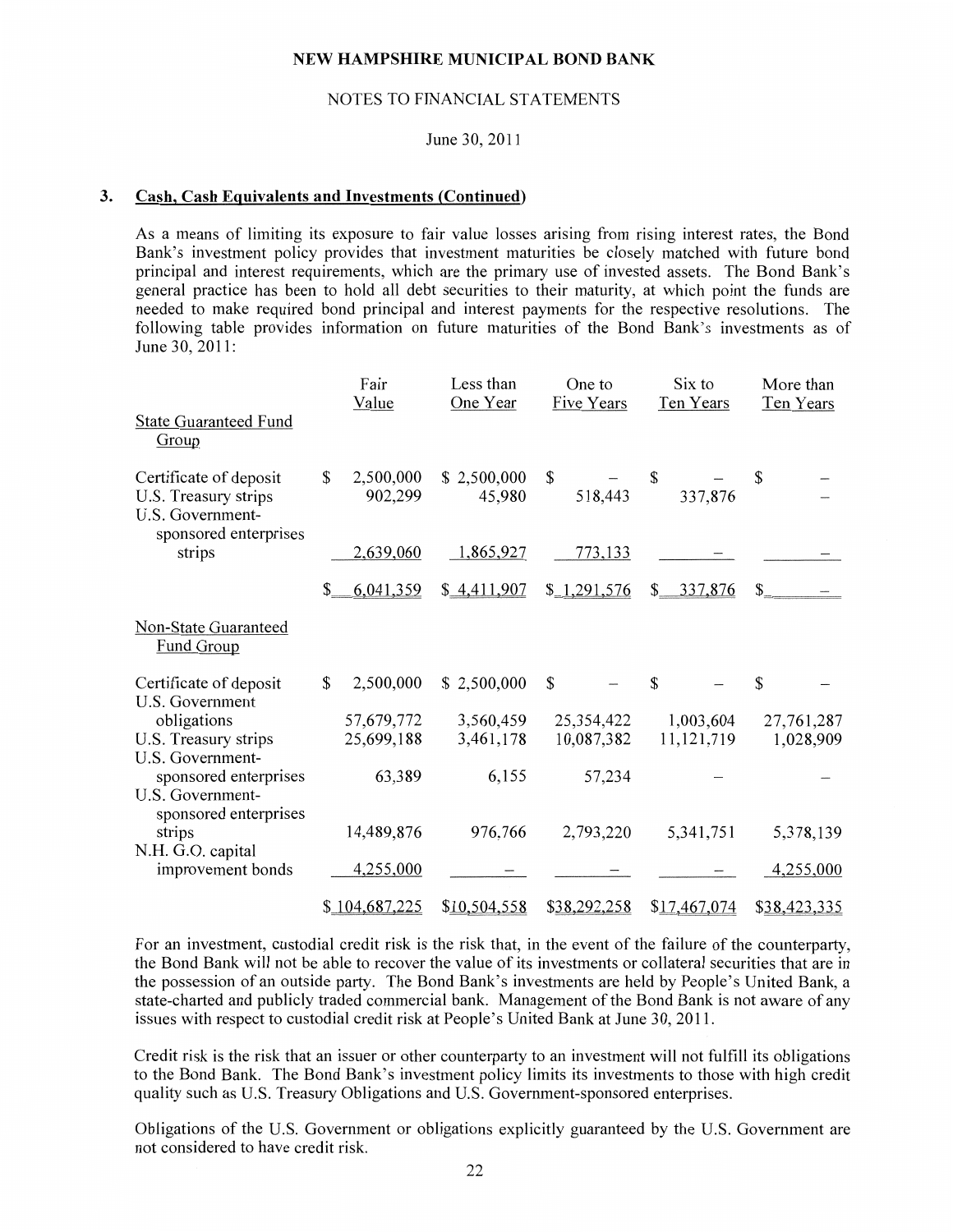#### NOTES TO FINANCIAL STATEMENTS

#### June 30, 2011

#### **3. Cash, Cash Equivalents and Investments (Continued)**

At June 30, 2011, the Bond Bank's investments in the State of New Hampshire's general obligation capital improvement bonds within the Non-State Guaranteed Fund Group were rated AA.

The Bond Bank has invested some of its long-term funds in U.S. Treasury and U.S. Governmentsponsored enterprises principal-only strips in order to maximize yields coincident with cash needs for operations, debt service, and arbitrage. These securities are similar to zero coupon bonds which are purchased deeply discounted, with the Bond Bank receiving its only repayment stream at maturity; therefore, they are sensitive to interest rate changes. These securities are reported at fair value in the balance sheet. At June 30, 2011, the fair value of these investments is approximately \$3,541,000 and \$40,189,000 with the State Guaranteed and Non-State Guaranteed Fund Groups, respectively.

#### **4. Bonds Payable**

| Bonds payable at June 30, 2011, by program, are as follows: |               |
|-------------------------------------------------------------|---------------|
| Municipal Division:                                         |               |
| <b>State Guaranteed</b>                                     | \$10,319,506  |
| Qualified School Construction                               | 46,812,349    |
| Non-State Guaranteed                                        | 919,468,021   |
| Educational Institutions Division:                          |               |
| Coe-Brown Northwood Academy                                 | 1,215,000     |
|                                                             |               |
|                                                             | \$977,814,876 |

Following is a comprehensive summary of bonds payable, with original interest rates, by program at June 30, 2011:

#### **Municipal Division - State Guaranteed**

| Bonds payable consist of the following at June 30, 2011:      |               |
|---------------------------------------------------------------|---------------|
| Series 1994 D Bonds, maturing August 15, 1995 to August 15,   |               |
| 2014, with interest ranging from 4.25% to 7.15%               | \$<br>290,043 |
| Series 1994 E Bonds, maturing August 15, 2001 to August 15,   |               |
| 2014, with interest ranging from $5.25\%$ to $6.25\%$         | 275,000       |
| Series 2003 B Refunding Bonds, maturing August 15, 2003 to    |               |
| February 15, 2012, with interest ranging from 2% to 5%        | 4,210,000     |
| Series 2003 G Refunding Bonds, maturing February 15, 2004     |               |
| to August 15, 2012, with interest ranging from $2\%$ to $4\%$ | 90,000        |
| Series 2009 B Refunding Bonds, maturing August 15, 2009 to    |               |
| August 15, 2017 with interest ranging from 2.25% to 4.00%     | 5,535,000     |
|                                                               |               |
|                                                               | 10,400,043    |
| Net unamortized original issue premium                        | 345,754       |
| Unamortized deferred loss on refundings                       | (426,291)     |
|                                                               |               |
| Bonds payable                                                 | 10,319,506    |
| Current portion                                               | 5,611,666     |
|                                                               |               |
| Noncurrent portion                                            | \$4,707,840   |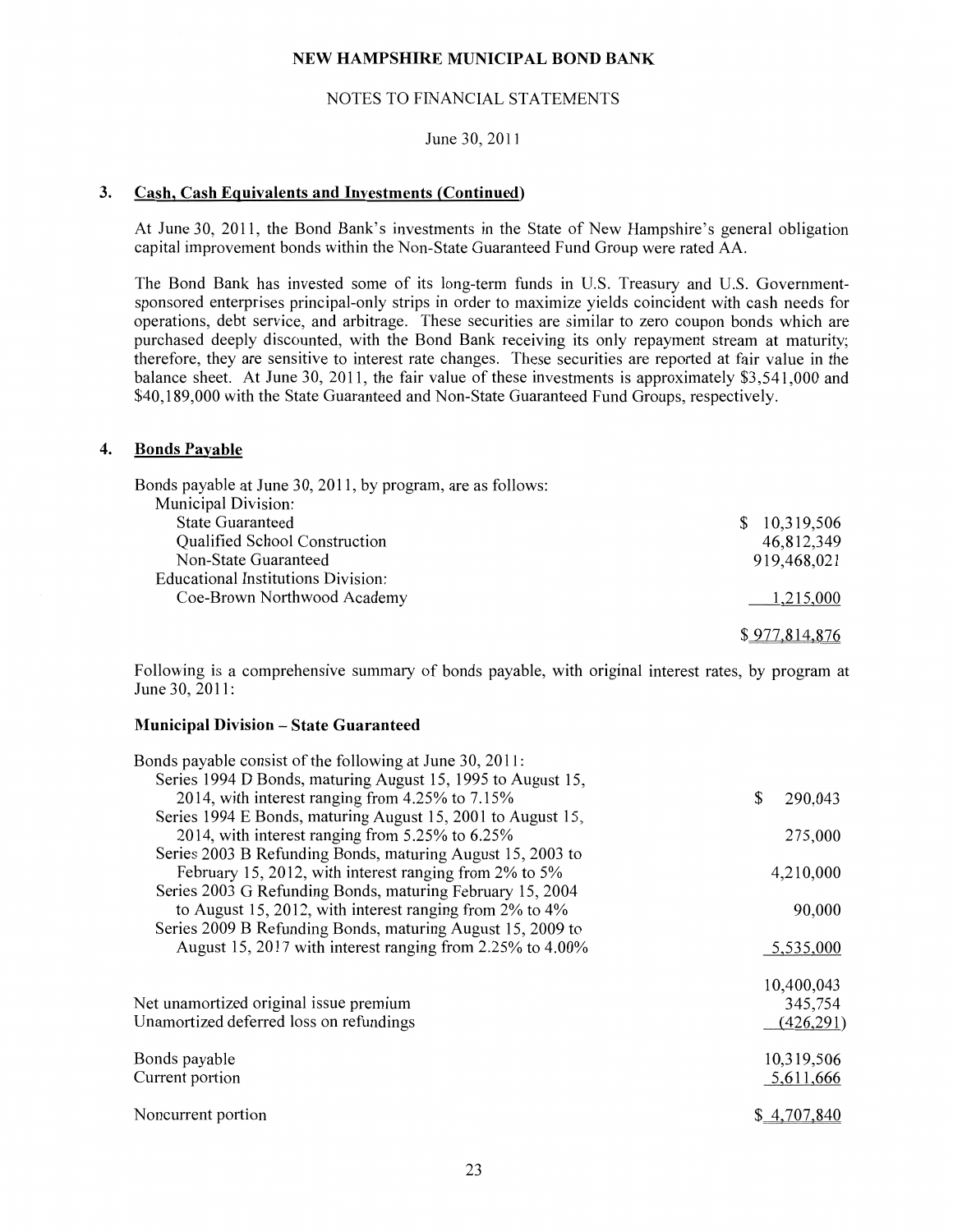#### NOTES TO FINANCIAL STATEMENTS

## June 30, 2011

## **4. Bonds Payable (Continued)**

The above bonds payable will mature as follows, with interest payable semiannually:

| Fiscal year                                                                                     |              |                          |              |
|-------------------------------------------------------------------------------------------------|--------------|--------------------------|--------------|
| Ending June 30,                                                                                 | Principal    | Interest                 | Total        |
| 2012                                                                                            | \$5,710,322  | 495,681<br><sup>\$</sup> | \$6,206,003  |
| 2013                                                                                            | 1,699,870    | 338,067                  | 2,037,937    |
| 2014                                                                                            | 1,079,793    | 288,644                  | 1,368,437    |
| 2015                                                                                            | 720,058      | 258,886                  | 978,944      |
| 2016                                                                                            | 295,000      | 40,225                   | 335,225      |
| $2017 - 2018$                                                                                   | 895,000      | 42,300                   | 937,300      |
|                                                                                                 | \$10,400,043 | \$1,463,803              | \$11,863,846 |
| <b>Municipal Division – Qualified School Construction Bond</b>                                  |              |                          |              |
| Bonds payable consist of the following at June 30, 2011:                                        |              |                          |              |
| Series 2010 C Bonds maturing September 15, 2011 to<br>September 15, 2026 with interest at 5.39% |              |                          | \$46,812,349 |
| Current portion                                                                                 |              |                          | 2,952,349    |
| Noncurrent portion                                                                              |              |                          | \$43,860,000 |

The above bonds payable will mature as follows, with interest payable semiannually:

| Fiscal year     |              |              |              |
|-----------------|--------------|--------------|--------------|
| Ending June 30, | Principal    | Interest     | Total        |
| 2012            | \$2,952,349  | \$2,443,620  | \$5,395,969  |
| 2013            | 2,945,000    | 2,284,686    | 5,229,686    |
| 2014            | 2,945,000    | 2,125,951    | 5,070,951    |
| 2015            | 2,945,000    | 1,967,215    | 4,912,215    |
| 2016            | 2,940,000    | 1,808,615    | 4,748,615    |
| $2017 - 2021$   | 14,625,000   | 6,676,189    | 21,301,189   |
| $2022 - 2026$   | 14,550,000   | 2,744,857    | 17,294,857   |
| 2027            | 2,910,000    | 78,424       | 2,988,424    |
|                 |              |              |              |
|                 | \$46,812,349 | \$20,129,557 | \$66,941,906 |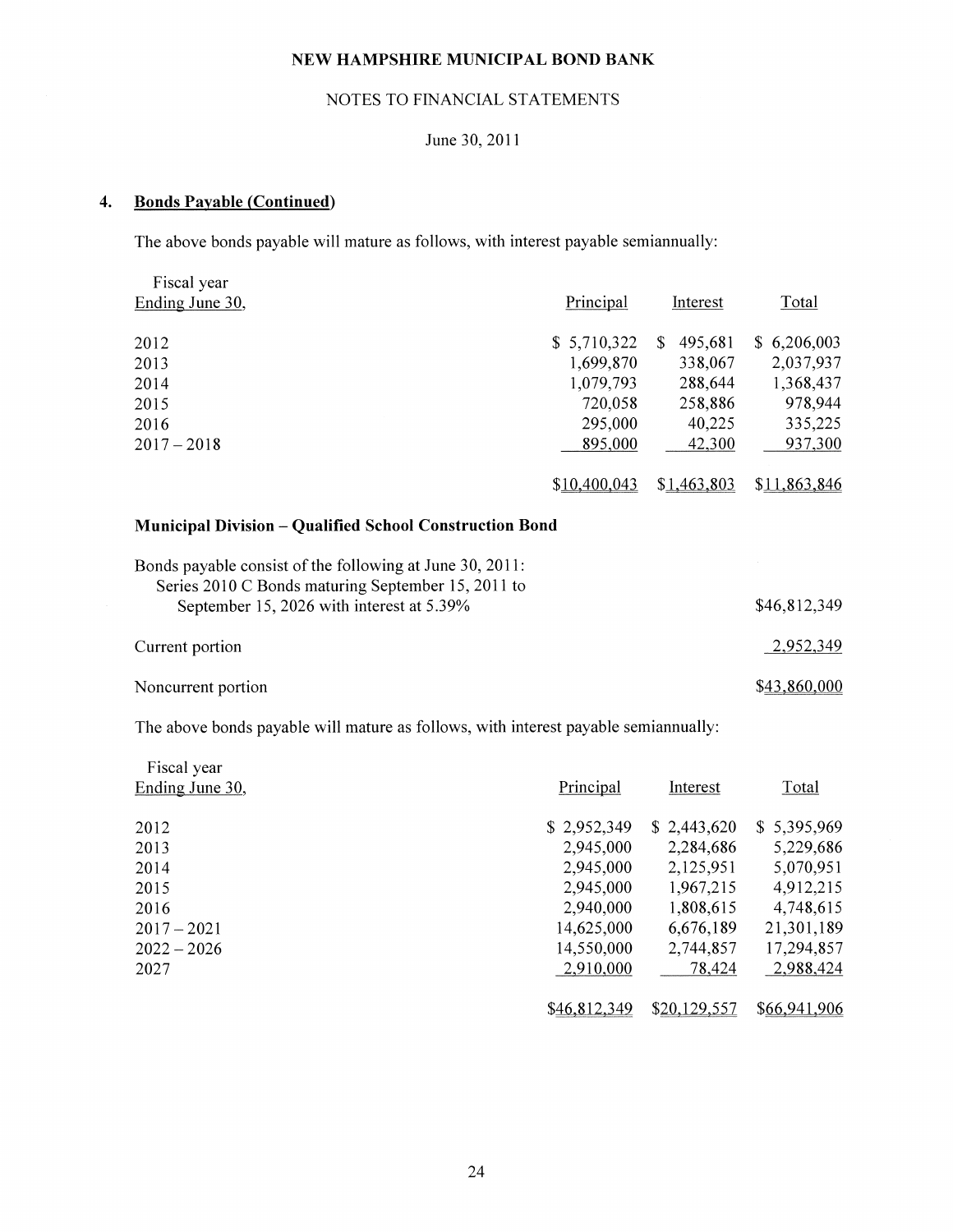## NOTES TO FINANCIAL STATEMENTS

June 30, 2011

## **4. Bonds Payable (Continued)**

## **Municipal Division- Non-State Guaranteed**

| Series 2001 A Bonds, maturing August 15, 2002 to August 15,             |                 |
|-------------------------------------------------------------------------|-----------------|
| 2016, with interest ranging from 4.125% to 4.8%                         | \$<br>2,560,000 |
| Series 2002 A Bonds, maturing June 15, 2003 to June 15, 2022,           |                 |
| with interest ranging from 3.5% to 4.75%                                | 500,000         |
| Series 2002 B Bonds, maturing August 15, 2003 to August 15,             |                 |
| 2018, with interest ranging from 3% to 4.6%                             | 10,280,000      |
| Series 2002 C Bonds, maturing August 15, 2003 to August 15,             |                 |
| 2022, with interest ranging from 3% to 4.75%                            | 3,880,000       |
| Series 2002 D Refunding Bonds, maturing August 15, 2003 to August 15,   |                 |
| 2016, with interest ranging from 2% to 5%                               | 41,160,000      |
| Series 2002 E Bonds, maturing January 15, 2004 to January 15,           |                 |
| 2022, with interest ranging from 4.25% to 4.85%                         | 2,260,000       |
| Series 2003 A Refunding Bonds, maturing August 15, 2003 to February 15, |                 |
| 2012, with interest ranging from 2% to 5%                               | 870,000         |
| Series 2003 C Bonds, maturing August 15, 2004 to August 15, 2023,       |                 |
| with interest ranging from 3% to 6%                                     | 33,255,000      |
| Series 2003 D Bonds, maturing August 15, 2004 to August 15, 2023,       |                 |
| with interest ranging from 2% to 5%                                     | 9,100,000       |
| Series 2003 E Bonds, maturing August 15, 2004 to August 15, 2018,       |                 |
| with interest ranging from 3.5% to 5%                                   | 11,260,000      |
| Series 2003 F Bonds, maturing January 15, 2005 to January 15, 2024,     |                 |
| with interest ranging from 4% to 5%                                     | 28,010,000      |
| Series 2004 A Refunding Bonds, maturing August 15, 2005 to February 15, |                 |
| 2020, with interest ranging from 2% to 5%                               | 57,705,000      |
| Series 2004 B Bonds, maturing August 15, 2005 to August 15, 2024 with   |                 |
| interest ranging from 3% to 5%                                          | 57,020,000      |
| Series 2004 C Bonds, maturing January 15, 2006 to January 15, 2025 with |                 |
| interest ranging from 3.75% to 5%                                       | 4,515,000       |
| Series 2005 A Refunding Bonds, maturing August 15, 2009 to August 15,   |                 |
| 2020 with interest ranging from 3% to 5%                                | 33,405,000      |
| Series 2005 B Bonds, maturing August 15, 2006 to August 15, 2025 with   |                 |
| interest ranging from 4% to 5%                                          | 46,130,000      |
| Series 2005 C Bonds, maturing March 15, 2006 to March 15, 2028 with     |                 |
| interest ranging from 3% to 5%                                          | 18,885,000      |
| Series 2005 D Bonds, maturing July 15, 2006 to July 15, 2029 with       |                 |
| interest ranging from 3% to 5%                                          | 41,285,000      |
| Series 2006 A Bonds, maturing August 15, 2007 to August 15, 2026 with   |                 |
| interest ranging from 4% to 5%                                          | 43,330,000      |
| Series 2006 B Bonds, maturing January 15, 2008 to January 15, 2027 with |                 |
| interest ranging from 4% to 5%                                          | 14,385,000      |
| Series 2007 A Refunding Bonds, maturing August 15, 2008 to February 15, |                 |
| 2029 with interest ranging from 3.75% to 4.50%                          | 36,910,000      |
| Series 2007 B Bonds, maturing August 15, 2008 to August 15, 2036        |                 |
| with interest ranging from 4% to 5%                                     | 60,810,000      |
| Series 2007 C Bonds, maturing January 15, 2009 to January 15, 2037      |                 |
| with interest ranging from 4.25% to 5.25%                               | 8,975,000       |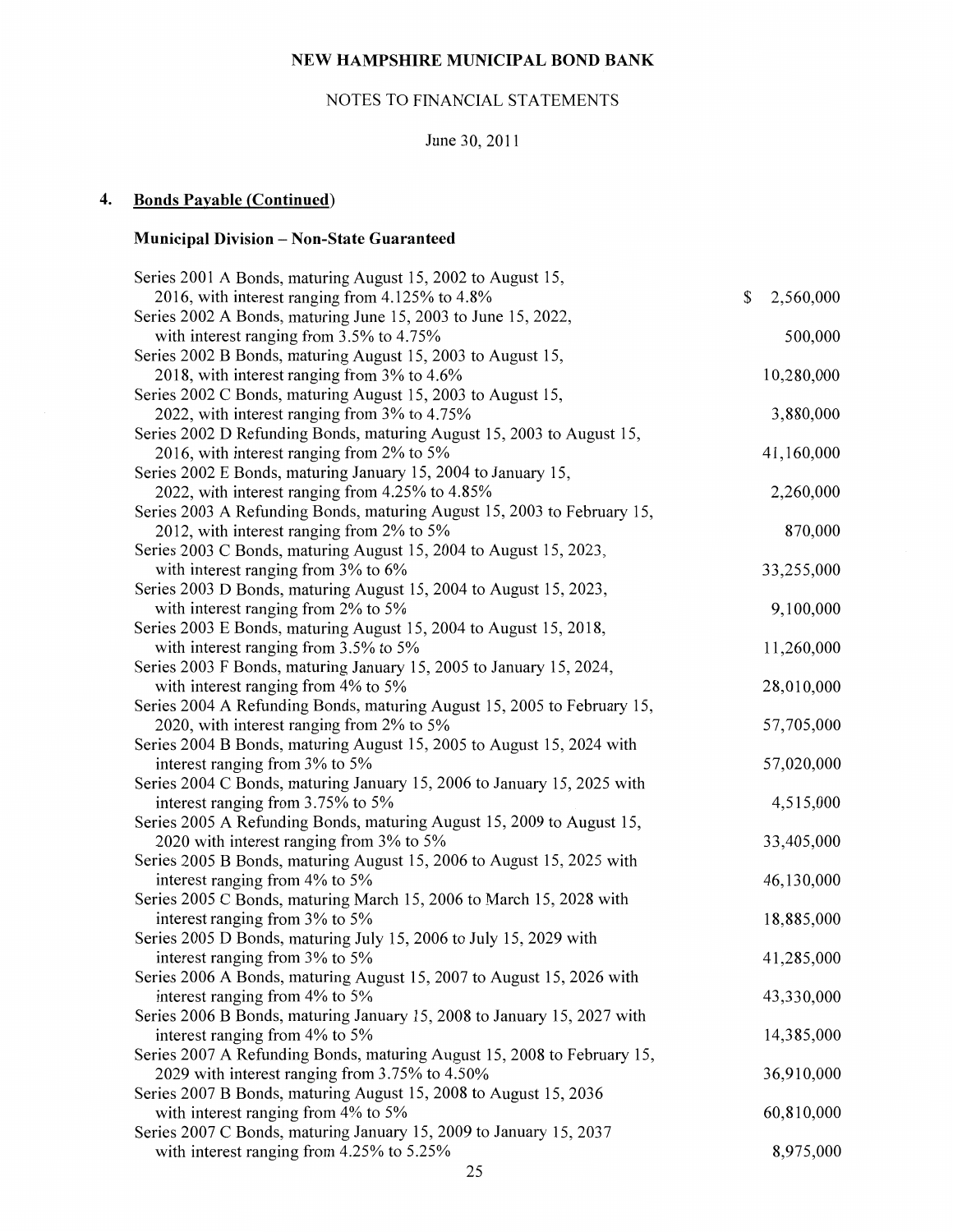#### NOTES TO FINANCIAL STATEMENTS

#### June 30, 2011

## **4. Bonds Payable (Continued)**

## **Municipal Division- Non-State Guaranteed (Continued)**

| Series 2008 A Bonds, maturing August 15, 2009 to August 15, 2037           |               |
|----------------------------------------------------------------------------|---------------|
| with interest ranging from $4\%$ to 5.25%                                  | \$37,815,000  |
| Series 2008 B Bonds, maturing January 15, 2010 to January 15, 2029         |               |
| with interest ranging from 4.50% to 5.875%                                 | 9,430,000     |
| Series 2009 A Refunding Bonds, maturing August 15, 2009 to February 15,    |               |
| 2026 with interest ranging from 2.50% to 4.25%                             | 8,985,000     |
| Series 2009 C Bonds, maturing August 15, 2010 to August 15, 2029 with      |               |
| interest ranging from 3.00% to 5.00%                                       | 21,760,000    |
| Series 2009 D Bonds, maturing July 15, 2010 to July 15, 2039 with interest |               |
| ranging from $2.50\%$ to $5.50\%$                                          | 27,395,000    |
| Series 2009 E Bonds, maturing January 15, 2011 to January 15, 2030 with    |               |
| interest ranging from 3.00% to 5.00%                                       | 28,110,000    |
| Series 2010 A Refunding Bonds, maturing August 15, 2010 to August 15, 2022 |               |
| with interest ranging from 2.00% to 5.00%                                  | 98,525,000    |
| Series 2010 B Bonds, maturing August 15, 2011 to August 15, 2039 with      |               |
| interest ranging from 3.00% to 5.00%                                       | 104,560,000   |
| Series 2010 D Bonds, maturing January 15, 2012 to January 15, 2031 with    |               |
| interest ranging from 3.00% to 4.50%                                       | 2,875,000     |
| Series 2011 A Bonds, maturing August 15, 2011 to August 15, 2021 with      |               |
| interest ranging from 2.00% to 4.50%                                       | 8,625,000     |
|                                                                            |               |
|                                                                            | 914,570,000   |
|                                                                            |               |
| Net unamortized original issue premium on refundings                       | 24,216,051    |
| Unamortized deferred loss on refundings                                    | (19,318,030)  |
|                                                                            | 919,468,021   |
| Bonds payable                                                              | 69,925,401    |
| Current portion                                                            |               |
| Noncurrent portion                                                         | \$849,542,620 |
|                                                                            |               |

The above bonds payable will mature as follows, with interest payable semiannually:

| Fiscal year<br>Ending June 30, | Principal        | Interest         | Total            |
|--------------------------------|------------------|------------------|------------------|
| 2012                           | 69,440,000<br>S. | 40,716,821<br>S. | 110,156,821<br>S |
| 2013                           | 65,940,000       | 37,814,844       | 103,754,844      |
| 2014                           | 78,255,000       | 34,642,831       | 112,897,831      |
| 2015                           | 59,665,000       | 31,390,744       | 91,055,744       |
| 2016                           | 57,965,000       | 28,688,206       | 86,653,206       |
| $2017 - 2021$                  | 256,275,000      | 106,375,608      | 362,650,608      |
| $2022 - 2026$                  | 192,370,000      | 53,530,612       | 245,900,612      |
| $2027 - 2031$                  | 72,630,000       | 22,709,275       | 95,339,275       |
| $2032 - 2036$                  | 30,020,000       | 11,658,541       | 41,678,541       |
| $2037 - 2040$                  | 32,010,000       | 3,664,531        | 35,674,531       |
|                                |                  |                  |                  |
|                                | \$914,570,000    | \$371,192,013    | \$1,285,762,013  |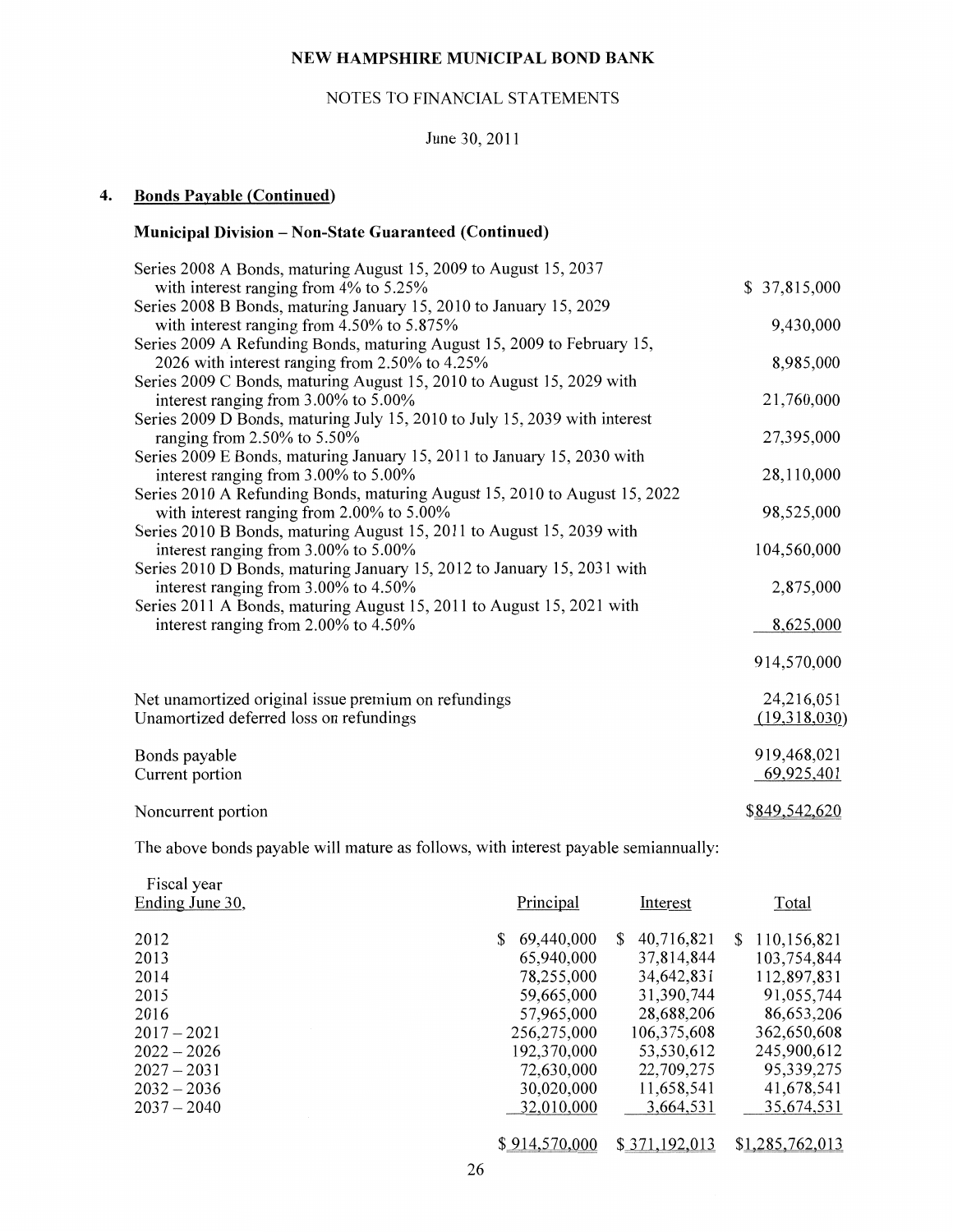#### NOTES TO FINANCIAL STATEMENTS

#### June 30, 2011

#### **4. Bonds Payable (Continued)**

#### **Educational Institution Division- Coe-Brown Northwood Academy**

| Bonds payable at June 30, 2011 consist of the following:<br>2003 Coe-Brown Northwood Academy Revenue Bonds, maturing May 1, 2004<br>to May 1, 2018, with interest ranging from 2% to 5%, payable semiannually | \$1,215,000 |
|---------------------------------------------------------------------------------------------------------------------------------------------------------------------------------------------------------------|-------------|
| Current portion                                                                                                                                                                                               | 150,000     |
| Noncurrent portion                                                                                                                                                                                            | \$1,065,000 |

The above bonds payable are subject to mandatory redemptions as follows, with interest payable semiannually:

| Fiscal year<br>Ending June 30, | Principal     | Interest     | Total         |
|--------------------------------|---------------|--------------|---------------|
| 2012                           | 150,000<br>\$ | 60,000<br>\$ | 210,000<br>\$ |
| 2013                           | 155,000       | 53,250       | 208,250       |
| 2014                           | 165,000       | 45,500       | 210,500       |
| 2015                           | 175,000       | 37,250       | 212,250       |
| 2016                           | 180,000       | 28,500       | 208,500       |
| $2017 - 2018$                  | 390,000       | 29,500       | 419,500       |
|                                | \$1,215,000   | \$254,000    | \$1,469,000   |

Some bonds contain provisions for prepayment at the Bond Bank's option. All bonds are secured by the payment stream of loans receivable from governmental units or institutions. The monies in the reserve funds shall be held and applied solely to the payment of the interest and principal of the reserve fund bonds as they become due and payable and for the retirement of the reserve fund bonds. In the event of a deficiency in an interest and/or principal payment from the governmental units or institutions, transfers can be made from the general reserve funds to cover the shortfall. If this transfer creates a deficiency in the required amount of the reserve funds, the State can annually appropriate and cover such deficiency through the moral obligation. Reserve funds of one division (as defined in note 1) cannot be used to cover deficiencies of another division.

In periods of declining interest rates, the Bond Bank has refunded certain bond obligations by placing the proceeds of new bonds in an irrevocable trust to provide for all future debt service payments on the old bonds. Accordingly, the trust account assets and liabilities for the defeased bonds are not included in the Bond Bank's financial statements. As of June 30, 2011, defeased bonds payable by irrevocable trusts were approximately \$136,315,000.